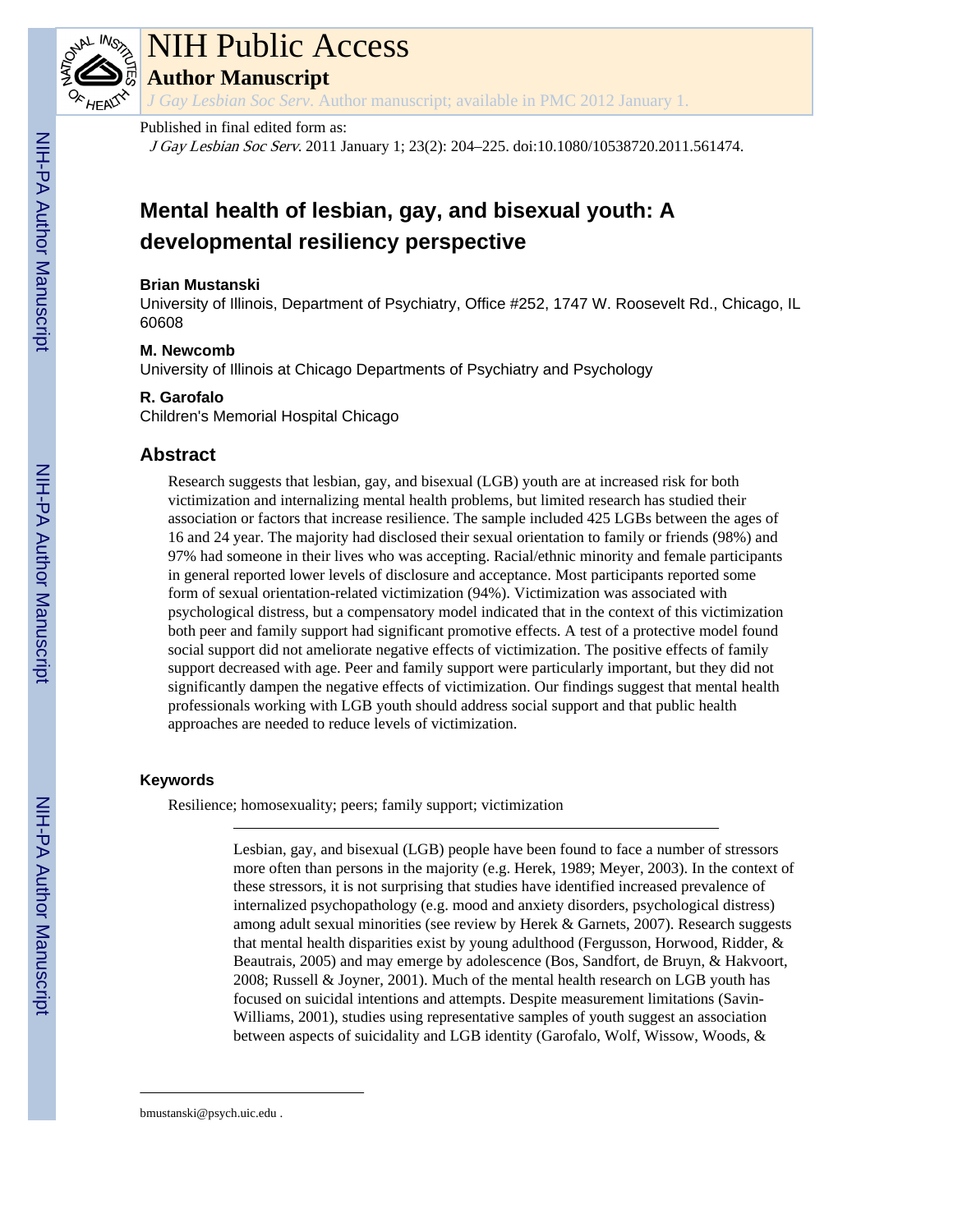Goodman, 1999), same-sex attractions (Russell & Joyner, 2001), and same-sex behavior (DuRant, Krowchuk, & Sinal, 1998; Faulkner & Cranston, 1998).

Many efforts to explain mental health disparities among LGB populations have used variants of minority stress theory, which posits negative effects of internal and external manifestations of prejudice, discrimination, and stigma (Meyer, 2003). Numerous studies have found greater frequencies of victimization among LGB youth compared to heterosexual siblings (Balsam, Rothblum, & Beauchaine, 2005) or peers (Cochran, Stewart, Ginzler, & Cauce, 2002; Williams, Connolly, Pepler, & Craig, 2005), and the negative effects of these victimization experiences on self-esteem and mental health have been repeatedly documented (Hershberger, Pilkington, & D'Augelli, 1997; Huebner, Rebchook, & Kegeles, 2004; Rosario, Schrimshaw, Hunter, & Gwadz, 2002; Waldo, Hesson-McInnis, & D'Augelli, 1998; Williams et al., 2005). While this research has made an important contribution to our understanding of factors that increase risk for negative mental health outcomes, there has been much less attention to factors that have positive or protective effects.

#### **A resilience perspective**

In the context of victimization and its resulting negative effects, it is important to consider factors that may promote healthy development in spite of risk exposure, particularly as the majority of LGB youth do not experience mental health problems. Luthar, Cicchetti, and Becker (2000; P. 543) define resilience as a "process encompassing positive adaptation within the context of significant adversity." Variable-centered resiliency research focuses on variability in a negative outcome (Rutter, 1987), such as low alcohol use in an adolescent with a family history of alcoholism, or the achievement of specific outcomes associated with resilience, such as social competence or academic achievement (e.g. Kaufman, Cook, Arny, Jones, & Pittinsky, 1994). This variable-centered approach is one of two major kinds of resiliency research, the other being a person-centered approach that categorizes youth as being "resilient" based on their doing well in at least one domain of developmental relevance (Masten, 2001). Variable-focused approaches are well suited for understanding underlying mechanisms that may lead to good or poor functioning in a single domain (Masten, Obradovic, & Burt, 2006), such as mental health.

Fergus and Zimmerman (2005) state that a requirement of resilience research is the inclusion of both risk and promotive factors that are linked to either a positive outcome or the avoidance of a negative outcome. Promotive factors are assets and resources that help a youth avoid negative outcomes and their effects can operate via compensatory and/or protective processes (Fergus & Zimmerman, 2005; Garmezy, Masten, & Tellegen, 1984; Luthar et al., 2000; Rutter, 1985). Compensatory processes involve a direct effect of a promotive factor on an outcome that is independent of the effect of a risk factor. Protective processes involve promotive factors reducing the influence of a risk factor on a negative outcome; statistically this would take the form of an interaction or moderation effect.

Fergus and Zimmerman (2005) conclude in their review of adolescent resilience research that there are virtually no studies using a resilience framework for LGB youth, leaving a significant void in the literature. Our review of the literature confirms a lack of studies formally testing models of resilience processes in LGB youth, although some studies have included both risk and promotive factors as predictors (e.g. Williams et al., 2005). Formally testing these variable-centered resiliency models in regards to mental health is the focus of this report.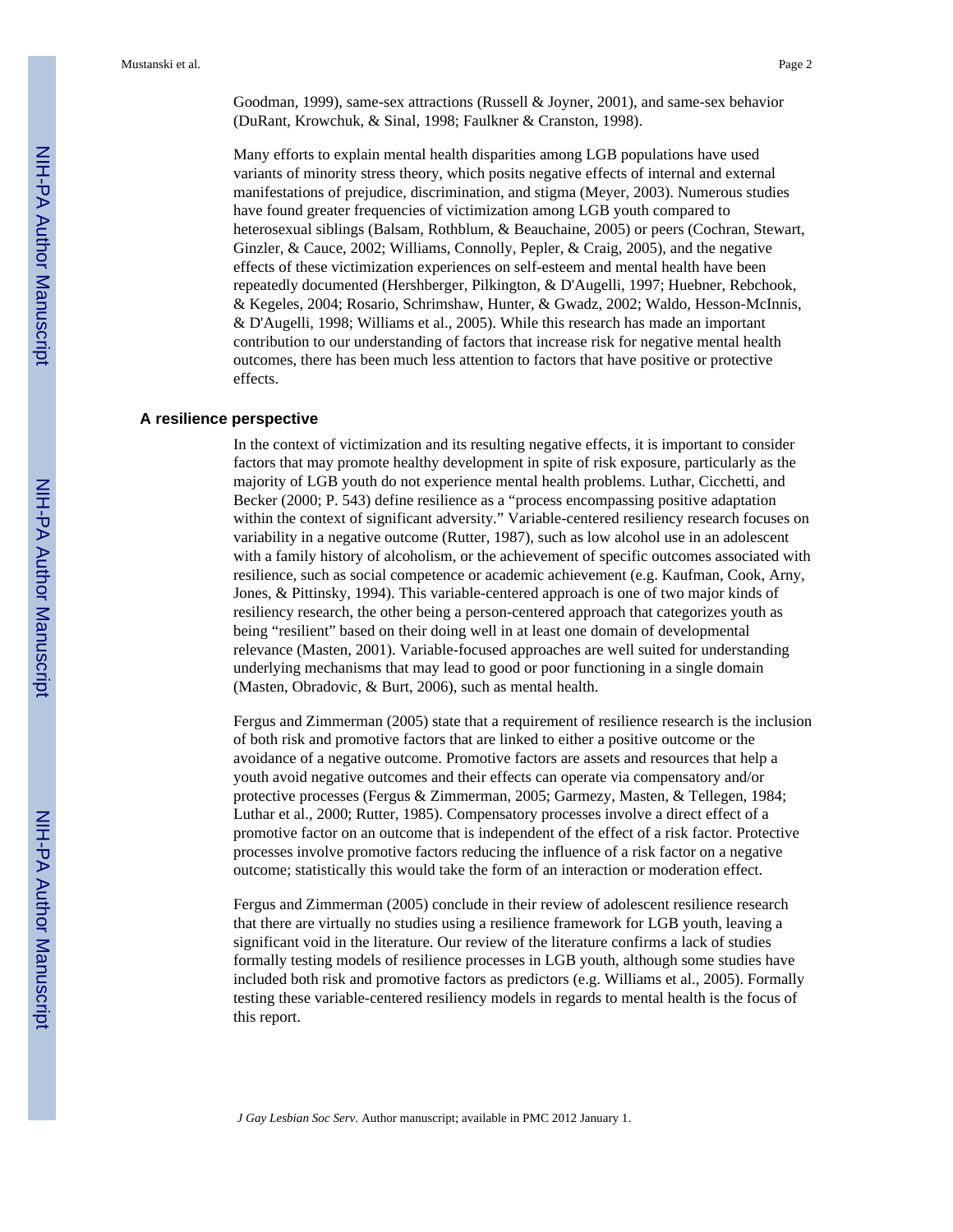#### **Promotive Factors**

Social support from family and friends is one of the most frequently studied psychosocial resources (Thoits, 1995), and the positive effects of perceived emotional support (i.e. beliefs regarding the availability of love, sympathy, care, etc., from others) have been known for decades (House, Landis, & Umberson, 1988). Supportive relationships are particularly appropriate for inclusion in models of resilience, as there is a great deal of evidence supporting their role as buffers against negative sequelae of stressful experiences (i.e. the "stress buffer" hypothesis; Cohen & Wills, 1985). For example, Hodges, Boivin, Vitaro, and Bukowski (1999) found that a mutual best friendship can provide a buffer against the negative outcomes associated with victimization. Not only were adolescents with a mutual best friend at decreased risk for victimization at school, but of the youth who reported being victimized, only those without a mutual best friend showed increased levels of internalizing symptoms. These findings illustrate the importance of considering the promotive effects of social support on mental health in the presence of victimization (i.e. independent main effects), but also the protective effects (i.e. moderating influence of social support on the effects of victimization).

Social support may also be a particularly relevant construct for LGB young people, as a sense of being different from others has been documented in many studies and is even considered an initial stage of sexual minority identity development (Eliason & Schope, 2007). Resolving these feelings of being different is a significant developmental task—one that could be expedited by peer and family acceptance. At the same time, disclosing sexual orientation to family and peers may place these youth at risk for alienation and rejection (D'Augelli, Hershberger, & Pilkington, 1998). This complex balance between the potential for beneficial social acceptance or deleterious rejection likely enhances the meaningfulness of social support among these youth. It also highlights the importance of considering patterns of sexual orientation disclosure to family and peers, along with their acceptance.

In the context of adolescence and young adulthood, it is also critical to consider the relevant types of social support within a developmental framework. Studies have found that social support from both parents and peers reduces depression in children (e.g. Greenberger, Chen, Tally, & Qi, 2000), but during adolescence the importance of each of these sources of support may change. It has often been assumed that parental influences decrease during adolescence because of the rising proportion of time dedicated to interactions with persons outside the family, but the evidence for this is mixed (e.g. Brown, Mounts, Lamborn,  $\&$ Steinberg, 1993; Meeus & Dekovic, 1995). Most contemporary scholars view adolescent relationships as changing without subverting the bond between parent and child, but instead setting the stage for the selection and management of friendships (Collins & Laursen, 2004). As such, age should be explored as a moderator of the effects of family and peer support when the sample spans adolescence.

In addition to considering age differences, it is also valuable to consider sex differences. For example, some prior research has found sexual orientation differences in suicidality only in boys (Garofalo et al., 1999; Remafedi, French, Story, Resnick, & Blum, 1998), whereas in general samples there is a well-replicated finding of increased suicide attempts in girls (Spirito & Esposito-Smythers, 2006). In general, the degree and direction of sex differences in mental health and related variables among LGB samples has been underexplored. Similarly, there has only been limited research on the intersection of sexual and racial/ethnic minority identities, with existing research suggesting important differences in acceptance and disclosure of a sexual minority identity (Rosario, Schrimshaw, & Hunter, 2004). Given well documented racial/ethnic differences in many health outcomes, more fully understanding the interface with sexual orientation is an important route for mental health research.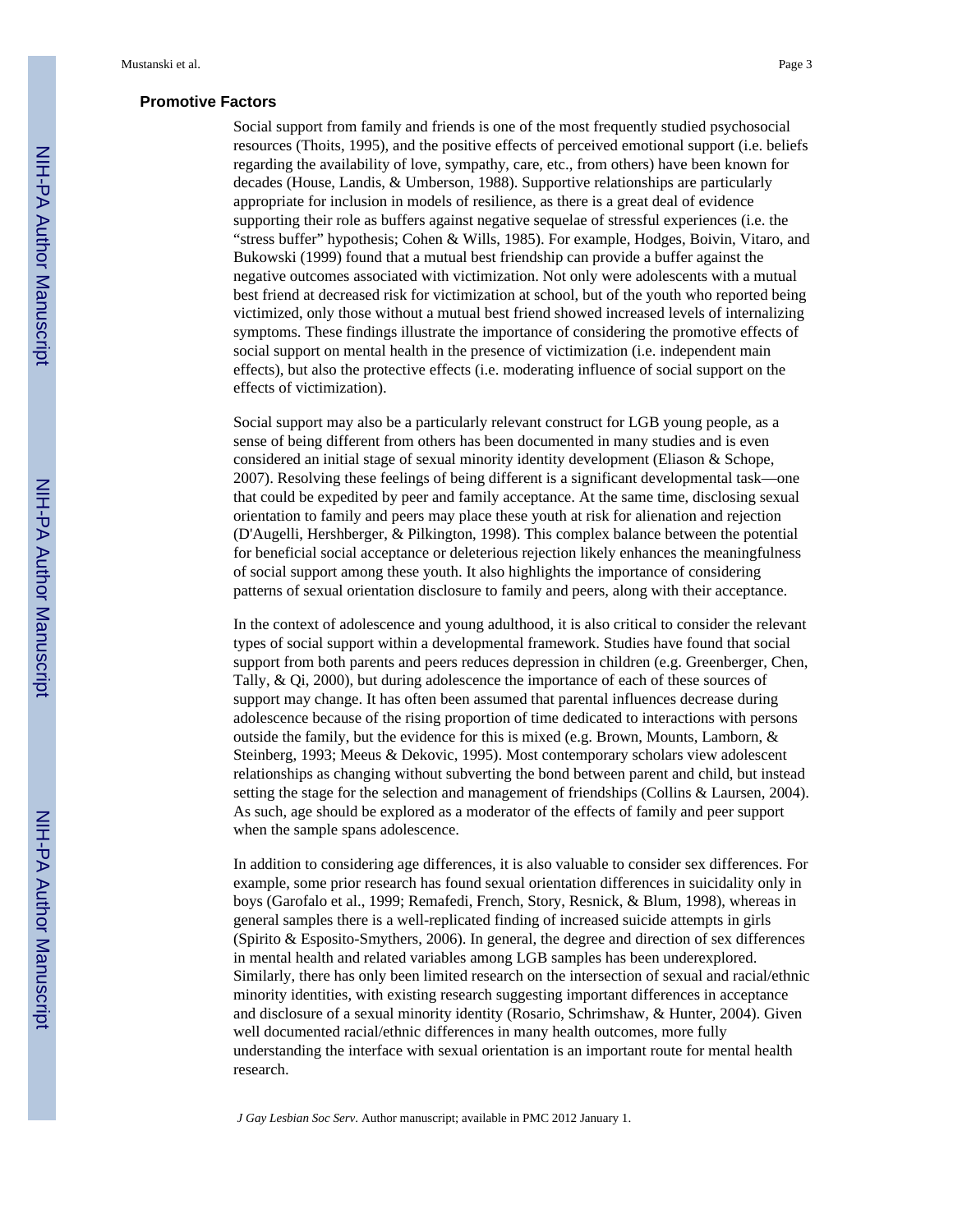#### **Hypotheses**

The primary aim of the current study was to test two resiliency processes in the context of victimization among LGB youth. Consistent with variable-centered resilience research, we focused on explaining variation ranging from low to high levels of psychological distress. First, a compensatory process model tested the hypothesis that peer and family support had promotive effects independent of the risk associated with degree of victimization (i.e. independent main effects). Second, a protective process model tested the hypothesis that the risks associated with victimization decreased in the presence of strong peer or family support (i.e. a statistical interaction). A secondary aim of this study was to contribute to understanding the interplay of age, sex, and race/ethnicity with sexual orientation by exploring demographic differences in study variables. Based on literature on the developmental changes in time spent with parents versus peers, it was hypothesized that the promotive effects of peer support would increase and family support would decrease with age. The extensive literature on sex differences in depression led us to hypothesize higher psychological distress among female participants. Based on the limited research on racial/ ethnic differences, it was hypothesized that racial/ethnic minorities would be less likely to disclose their sexual orientation.

# **Methods**

## **Participants and Procedures**

The project recruited 496 participants living in the Chicago metropolitan area consecutively over 12 months in 2004–2005 from multiple sources, including: flyers posted in retail locations and LGB youth-serving agencies, email advertisements posted on high school and college list-serves, palm cards distributed in LGB-identified neighborhoods, and snowball sampling. No recruitment occurred in traditional high-risk social venues such as bars, sex clubs or bathhouses, and recruitment source was not tracked. Verbal consent was obtained to maximize protection of confidentiality by avoiding the need to retain a written record of participants' names. Relevant institutional IRBs approved a waiver of parental permission for minor participants under US 45 CFR 46.408 (c) (Subpart D) on the grounds that this is not a reasonable requirement for LGBT youth and appropriate mechanisms for protecting the youth were put in place (i.e. youth advocate, assessment of decisional capacity). Surveys were administered in a private room at a youth center affiliated with a large LGB community-based health center. Measures were completed using a computer-assisted selfinterview (CASI), which lasted approximately 45 minutes. Participants received \$30 for completing the survey.

From the full sample, 49 participants reported a transgender identity, ten participants did not identify as transgender but did report a birth sex that did not match their current sex, and twelve participants reported their sexual orientation as "heterosexual" or "questioning." To more precisely characterize the sample as LGB youth, these participants were removed, leaving an analytic sample of 425.

#### **Measures**

**Demographics—**Participants reported their age, race/ethnicity, education, and housing status. Sexual orientation was assessed by asking "which of the following best describes you?" with response options including "Homosexual/Gay, Lesbian, Bisexual, Heterosexual, or Questioning." Socioeconomic status (SES) was assessed by asking participants, "How would you categorize the home you grew up in?" with response options indicated in Table 1. Participants reported their birth sex (male or female) and also asked "How do you selfidentify?" with the options: male, female, transgender (male to female), or transgender (female to male).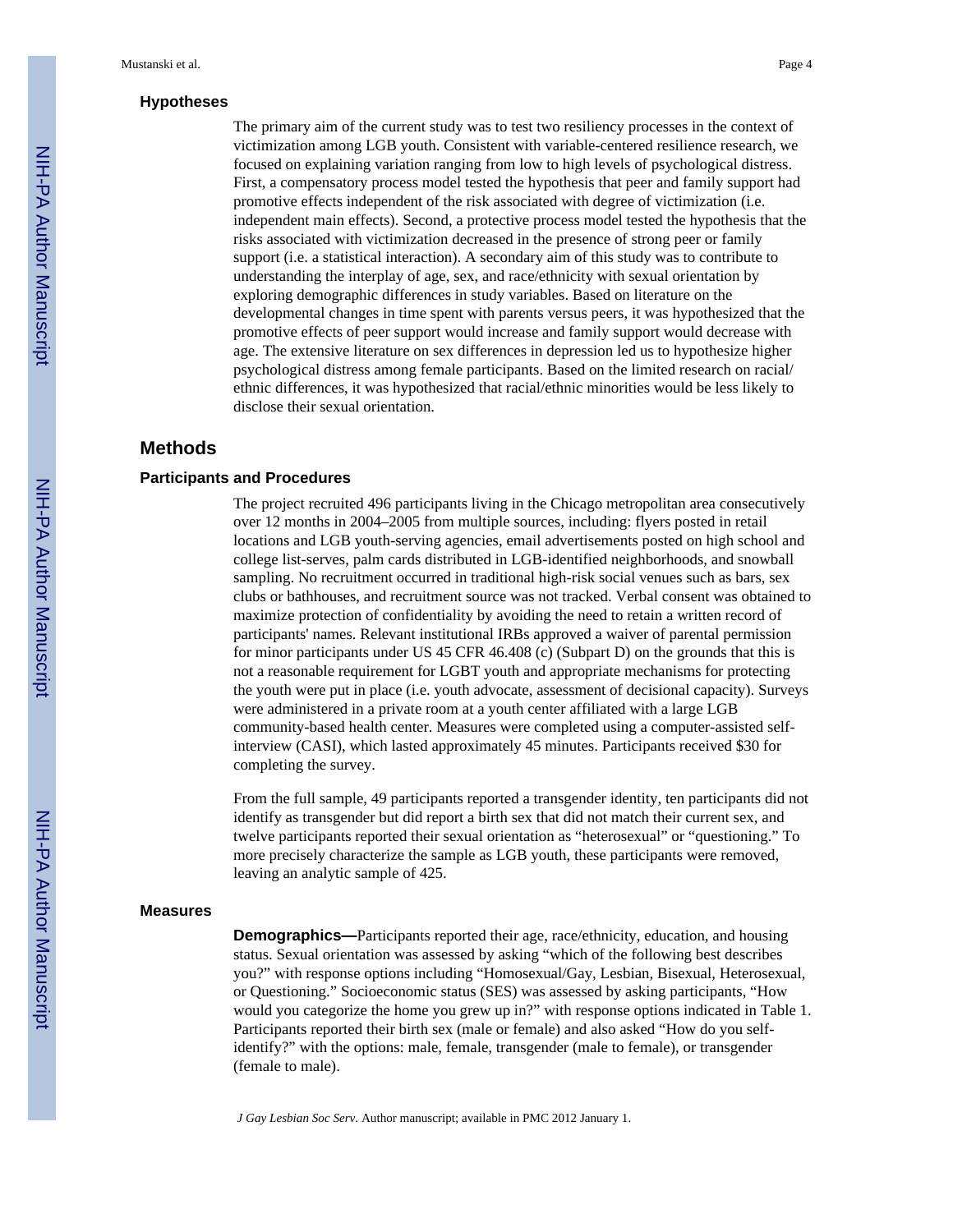**Psychological Distress—**The 18 item version of the Brief Symptom Inventory (BSI-18; Derogatis, 2000) measured psychological distress in the past week. Previous reports have found the BSI-18 to have adequate reliability and convergent validity with the longer version (Zabora et al., 2001). The Global Severity Index (GSI) of the BSI-18 was used for analyses, which had a coefficient alpha of 0.93. Evidence supports the use of the GSI as a measure of the degree of psychological distress (Boulet & Boss, 1991). For descriptive purposes, the BSI-18 scoring system was used to calculate T-scores, and a clinical cutoff of  $T > 62$  was used (Derogatis, 2000).

**Victimization—**A 10-item measure based on the work of D'Augelli and colleagues (1998) assessed the frequency of lifetime experiences of victimization "because you are, or were thought to be, gay, lesbian, bisexual, or transgender." Items addressed verbal threats and insults, being chased, having property damaged, and being physically or sexually assaulted. Lifetime frequency ratings range from never (coded one) to three or more times (coded four). A composite of these items was created by taking the mean across items. Coefficient alpha was 0.82.

**Family Support—**Three measures served as indicators of the family support factor; to be consistent with scale developers, none of the support scales asked about a specific timeframe. First, the family support subscale of the Multidimensional Scale of Perceived Social Support (MSPSS; Zimet, Dahlem, Zimet, & Farley, 1988) measured perceived social support from family member. It has been widely used in diverse populations, including LGB youth (D'Augelli, Grossman, & Starks, 2005). The 4-item sub-scale had a calculated coefficient alpha of .93. The Family subscale of the Social and Emotional Loneliness Scale For Adults (SELSA; DiTommaso & Spinner, 1993) measured emotional and social loneliness and connectedness among family members. The SELSA family subscale included 11 items with an alpha of .90. Family cohesion was the third indicator of family support. It was assessed with the Family Adaptability and Cohesion Evaluation Scale (FACES; Olson, 1986), a widely used scale measuring family functioning. This ten item scale had a coefficient alpha of .90 in our sample. In order to be consistent and interpretable, all scales were calculated so that higher scores represent greater family support, less family loneliness, and greater cohesion.

**Peer Support—**Two established and one adapted measure served as indicators of peer support, none of which specified a specific timeframe as per scale developers. First, the peer support subscale of the MSPSS (Zimet et al., 1988) was used to measure perceived social support from peers. The 7-item subscale had a coefficient alpha of .91. The Social subscale of the SELSA (DiTommaso & Spinner, 1993) was used to measure emotional and social loneliness and connectedness in regards to friendships. The 14-item SELSA Social subscale had an alpha of .90. Finally, five items from the Homosexual Attitudes Inventory (Nungesser, 1983) were selected based on their assessments of friends' acceptance of the participants' homosexuality (e.g. "If people my age knew of my homosexuality/bisexuality, I am afraid that many would not want to be my friends") and also not being treated like a stereotype (e.g. "When I think about coming out to a straight friend, I worry that she or he might watch me to see if I do things that are stereotypically homosexual."). Coefficient alpha for this scale was .82 in these data. All scales were calculated so that higher scores represent greater peer support, less peer loneliness, and more positive peer attitudes towards homosexuality.

**Analytic Plan—**Prior to conducting analyses on the compensatory and protective models, we computed latent factors of multiple measures of both peer and family support in order to provide a comprehensive assessment of these domains. Principle components factor analysis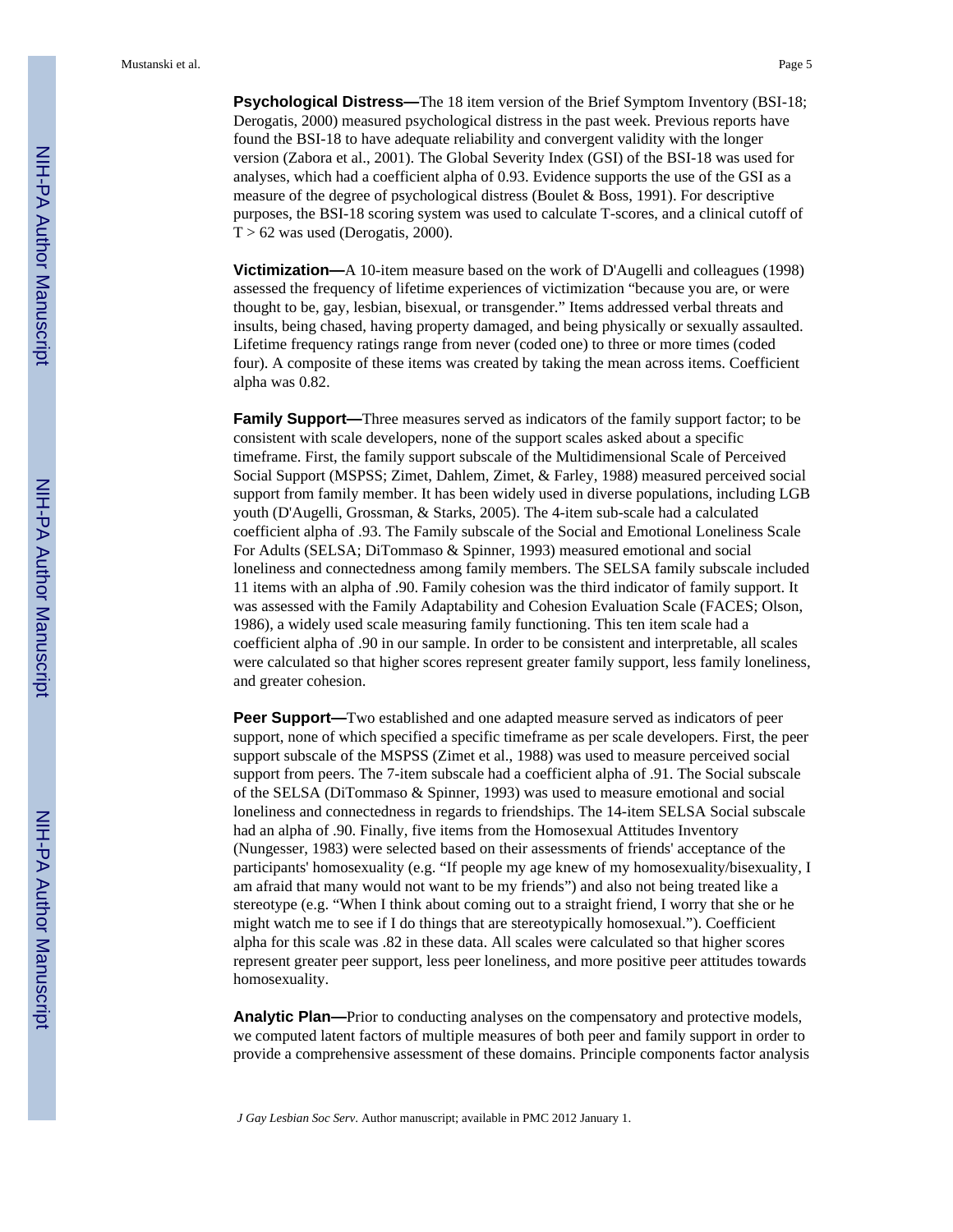was used to create factor scores representing each of these domains. The use of multiple measures to create latent factors has the dual benefits of reducing measurement error in these key constructs as well as serving as a data reduction technique that limits reliance on multiple testing, which can increase the likelihood of making a Type I error.

Analysis of the compensatory process model was conducted with multiple linear regression to test the hypothesis that peer and family support had promotive effects that were independent of the risk associated with level of victimization. Peer support, victimization, and family support were entered into the model simultaneously to test for these independent effects. Demographic covariates included participant gender and age. Next, analysis of the protective model was conducted using hierarchical linear regression to test the hypothesis that psychological distress associated with victimization decreased in the presence of strong peer or family support. In this analysis, the victimization scale was centered by subtracting the mean and the support variables already had a mean of zero through the creation of the standardized factor scores. Main effects included in the compensatory model were entered in step one, and product terms of victimization and each support variable were then entered separately in a second step to test for change in variance explained by including the interaction terms. Finally, regression models were used to test the hypothesis that the effects of peer support increase with age and family support decrease with age. Age was centered by subtracting the mean, product terms were calculated, and then entered into the second step of the model after the main effects of age, sex, victimization, peer support, and family support.

# **Results**

#### **Descriptive Statistics**

Table 1 summarizes the demographic characteristics of the sample. Participants ranged in age from 16–24 years (M=20.2, SD = 2.3) and 56% were under age 21. Sixty-six percent were racial/ethnic minorities and 70% characterized the home they "grew up in" as "middle class." The majority identified as gay or lesbian. Approximately 40% lived with their families, with the majority of other participants in some other form of stable housing (i.e. living alone, with a roommate, or with a romantic partner in an apartment, dorm, or house); few had no permanent residence. Not surprisingly, more youth 18 years old and younger lived at home compared to those over 18 (65.5% versus 31.7%; Chi square = 39.85, p  $\lt$ . 001). Participants were fairly evenly divided among educational levels varying from partial high school through completion of college.

In order to contextualize the effects of social support in the following models, we report data on knowledge of sexual orientation by parents, siblings, and friends and their reactions (see Table 2). Across relationships, close heterosexual friends were most likely to be aware of the participants' sexual orientations, mothers and sisters were next, followed by brothers and fathers, but knowledge was relatively high in all types of relationships. Across relationships, only 2.4% of LGB youth report no one who knew their sexual orientation whereas 22.4% indicated that all of these individuals were aware. In terms of reactions, only 2.8% of participants reported no accepting individuals and 11.1% reported all individuals were accepting, indicating most participants had received mixed responses. Interesting demographic differences existed in knowledge of and reaction to participants' sexual orientation, which are represented by odds ratios from logistic regression models that simultaneously including age, sex, and race/ethnicity. As shown in the table, female participants were less likely to have disclosed their sexual orientation to their parents (63% less likely for mother and 59% for father) and disclosure increased with age (e.g. 18% per year for disclosure to mother). Compared to White youth, Black participants were less likely to disclose to parents and friends (50% less for mothers, 67% for fathers, 73% for closest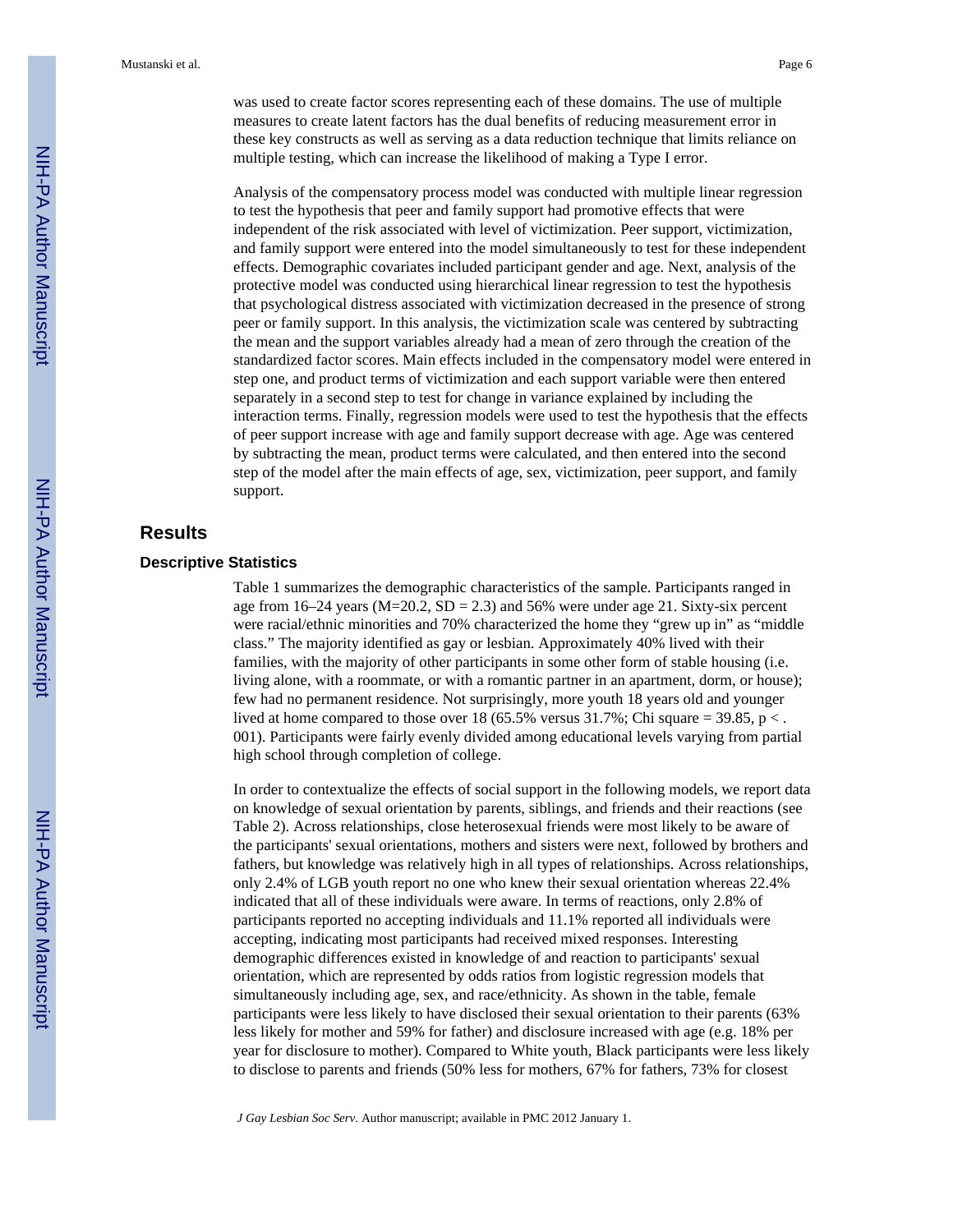heterosexual male friend, 86% for closest heterosexual female friend), and Latino youth were 64% less likely to disclose to their mother and 65% to their father. Participants were significantly more likely to report acceptance by a friend of the opposite sex. Degree of disclosure was not significantly correlated with psychological distress ( $r = -0.01$ ,  $p = 0.90$ ), but it was moderately associated with degree of victimization ( $r = .15$ ,  $p < .01$ ).

Table 3 contains descriptive statistics for each of the variables included in the resiliency models. To help characterize the sample, the BSI scores were converted to T-scores, which had a mean (SD) of 58.22 (10.54) that corresponded to a clinical level of psychological distress among 32.7% of the sample. For further analytic purposes raw BSI scores were used. General Linear Models (GLM) with race/ethnicity and sex as factors and age as a covariate were used to explore demographic differences in variables. For the BSI, there were significant differences by race/ethnicity (Means [SD]: White = 18.97 [12.99]; Black = 13.92 [13.55]; Latino = 14.62 [12.85]; Other = 19.76 [14.02]),  $F(3, 419) = 4.07$ , p < .01. There was also a trend towards females scoring higher (females = 18.81 [14.69]; males = 15.19  $[12.67]$ , F  $(1,419) = 3.56$ , p = .06. For degree of victimization, there were significant race effects (White = 1.68 [0.57]; Black = 1.85 [0.59]; Latino = 1.54 [0.42]; Other = 1.73 [0.62]),  $F(3,419) = 5.90$ ,  $p < .01$ . There was also a significant sex difference, with males (1.74)  $[0.56]$ ) reporting significantly more victimization than females (1.60 [0.54]),  $F(1,419) =$ 4.26,  $p < .05$ . Inspection of the individual victimization items showed that the frequencies of different types varied; verbal insults were most common, followed by threats to disclose sexual orientation, while being threatened with a weapon or spat upon were the rarest. Only  $6\%$  (N = 26) of participants reported never having experienced any of these forms of victimization, indicating that some kind of sexual orientation-based victimization is almost universally experienced by these young people. Measures of family and peer support did not show significant demographic differences.

Table 3 contains correlations between each of the variables. Degree of victimization was positively correlated with psychological distress and the indices of family and peer support were negatively correlated with distress. Victimization was significantly negatively correlated with every measure of peer and family support. Of note, all of the variables that were hypothesized to serve as indicators of the same latent factor were significantly correlated. Principal components factor analysis was used to create the family (80.46% variance explained, all loadings > .85) and peer support (63.21% variance explained, all loadings  $> 0.50$  factors.

#### **Compensatory and Protective Process Models**

The compensatory process model hypothesized that peer and family support had promotive effects that were independent of the risk associated with level of victimization. Table 4 contains the results of the multiple linear regression analysis used to test it. Peer support showed the strongest relationship with psychological distress, followed by victimization, and then family support. That all three factors were significant in the same multivariate model is consistent with the hypothesis of the compensatory model. Demographic covariates included in the model indicate that women reported higher levels of psychological distress, but age was not significantly associated. Overall the model explained one quarter of the variance in psychological distress.

Hierarchical linear regression models were used to test the protective model, which hypothesized that psychological distress associated with victimization decreased in the presence of strong peer or family support. Main effects included in the compensatory model were entered in step one, and product terms of victimization and each support variable were then entered separately in a second step. Inconsistent with protective effects, the interaction terms in the second step of the models were not significant and did not result in a important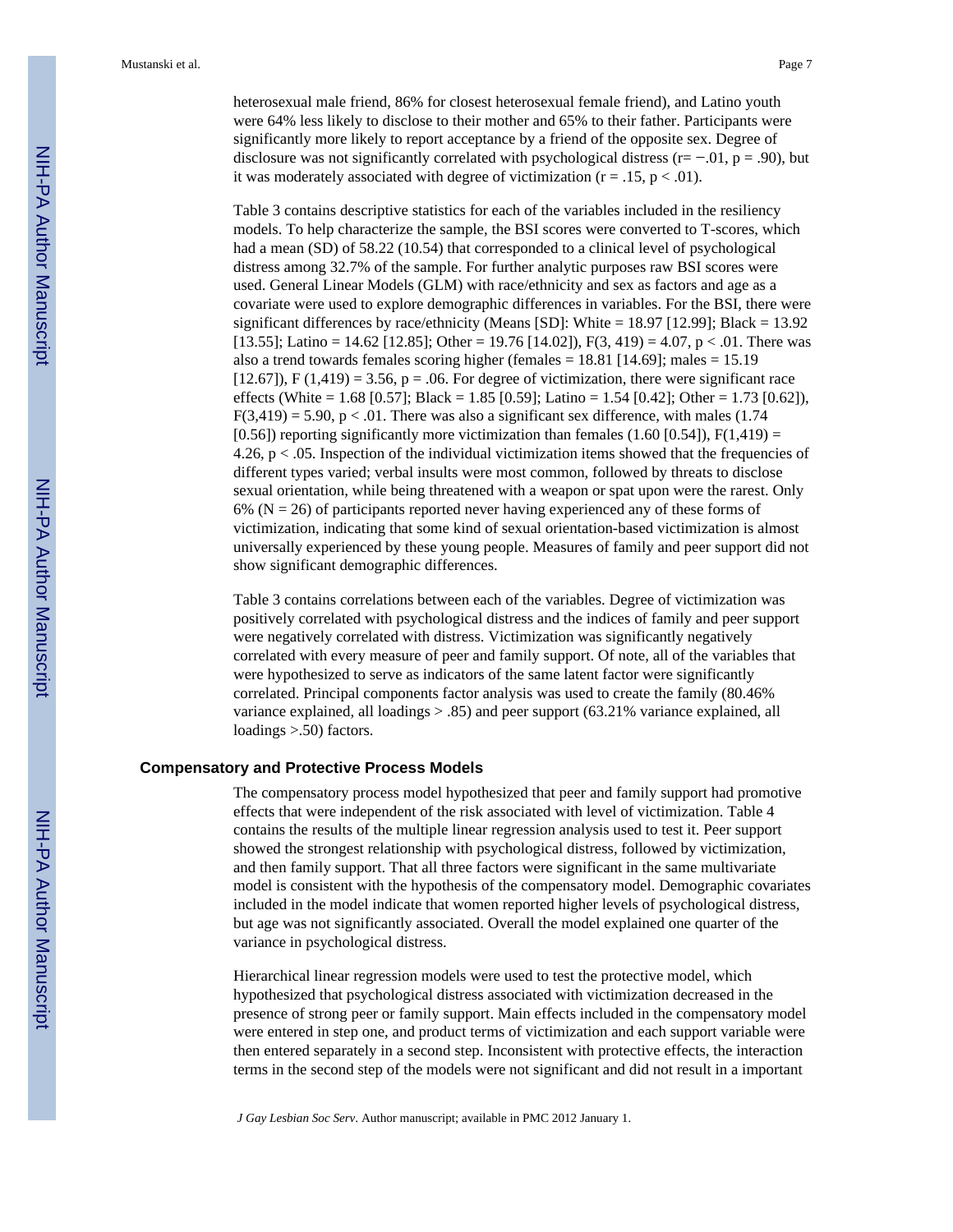change in variance explained (victimization by family support  $R^2$  change = .002; victimization by peer support  $R^2$  change = .001).

#### **Developmental effects**

Regression models were used to test the hypothesis that the effects of peer support increase with age and family support decrease with age. The interaction between age and family support was significant (Standardized Beta =  $0.09$ , p <  $0.05$ ), but the interaction between age and peer support was not. Figure 1 illustrates the interaction with family support at plus and minus one standard deviation on the X-axis and levels of psychological distressed plotted separately for the sample split by mean age. A simple slopes test showed the slope in participants under age 21 was significantly higher than those 21 and older (t,  $421 = 2.61$ , p < .01), indicating that younger participants benefited significantly more from family support than their older participants.

# **Discussion**

In a community sample of LGB youth, we reported concerning levels of victimization, ranging from verbal insults to physical violence, with 94% of participants experiencing some form of victimization perceived to be a result of their sexual orientation. Despite these experiences of victimization, there was considerable variability in levels of psychological distress. Approximately one third of the sample reported clinical levels; in comparison to established norms (Derogatis, 2000) this represents a moderate increase in psychological distress  $(d = .80)$ . This heterogeneity in psychological distress suggests the presence of resources in some of these youths' lives that make them resilient against these ubiquitous negative experiences. Our study extends previous work on LGB youth that has been largely risk-focused by testing two process models from the resiliency literature that emphasize promotive effects of social support.

Our test of a compensatory model indicated that while victimization had a significant positive association with psychological distress, peer support had an independent promotive effect. In fact, social support from peers was the strongest correlate of psychological distress and its promotive effect did not vary significantly with age. Our measure of peer support reflected lack of social loneliness, peer acceptance of homosexuality, and a sense of having friends as a resource. The importance of these factors in our sample of LGB young people is consistent with both theoretical and empirical support for the perspective that relations with peers are critical developmental contexts for adolescents (Brown, 2004; Furman, Brown, & Feiring, 1999). Unfortunately, prior research suggested that LGB youth may have faced obstacles in developing and maintaining supportive peer ties (Anhalt & Morris, 1998; D'Augelli & Hershberger, 1993; Williams et al., 2005) because of rejection due to disclosure of their sexual minority identity or fears that platonic intimacy may be misconstrued as sexual interest (Martin & Hetrick, 1988). As the social acceptance of homosexuality continues to improve, many LGB young people are coming out at earlier ages (Savin-Williams, 2005)—indeed our data indicate that nearly 90% had come out to their closest male or female heterosexual friend, with over 85% reporting acceptance. Efforts to create settings where sexual minority young people can socialize and form friendships with others like themselves, such as LGB youth centers, may be one route to further facilitating this kind of peer support. Another important resource is Gay-Straight Alliance (GSA) student clubs, of which there are currently in over 3,000 in high schools around the U.S. (see the national organization at [www.glsen.org](http://www.glsen.org)). Recent research has also found many LGB youth are successfully using the Internet to forge friendships and romantic relationships, some of which become manifested in the offline world (Hillier & Harrison, 2007). The effects of these online relationships are largely unknown and merit further study.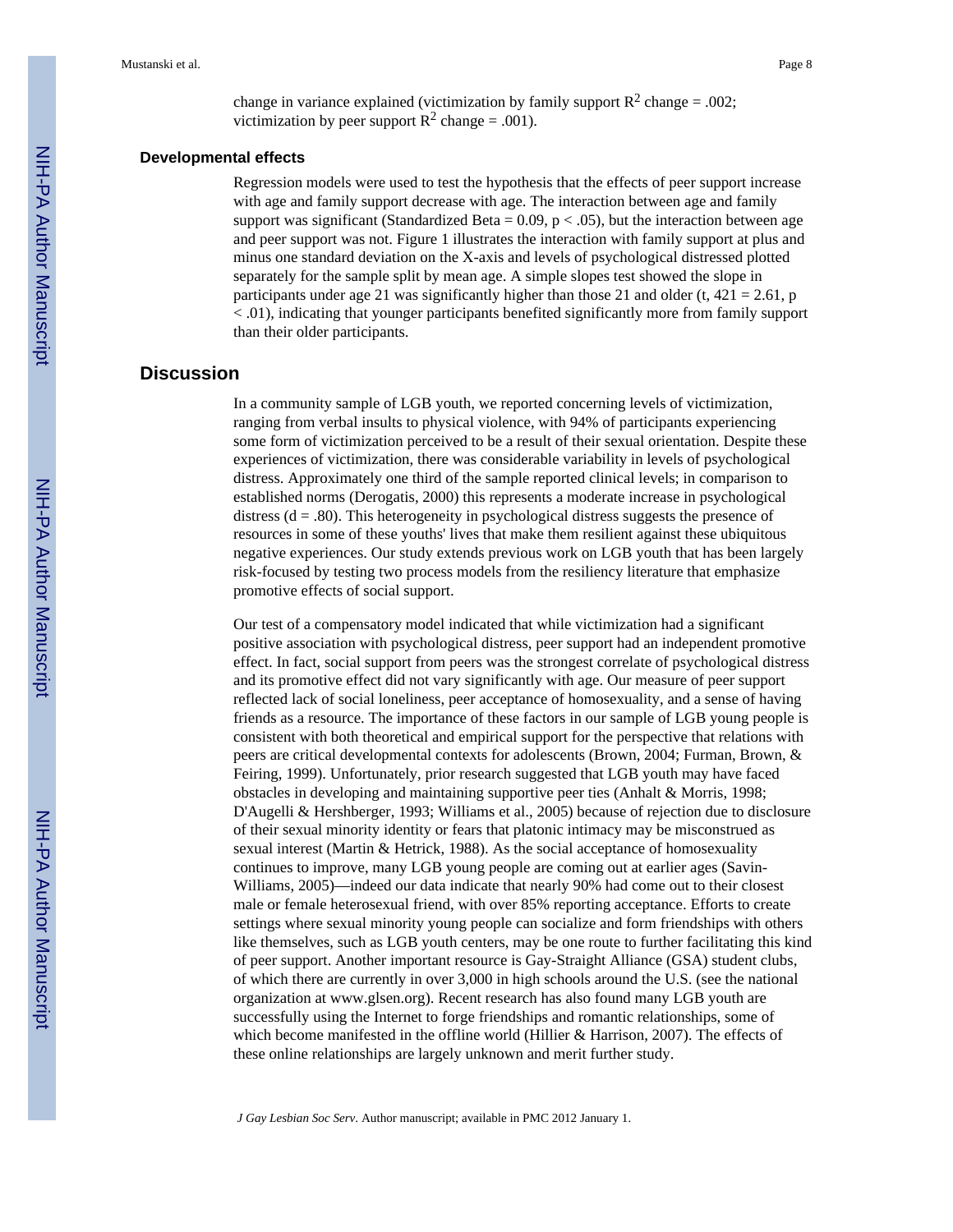Mustanski et al. Page 9

Family support was significantly associated with psychological distress in the multivariate model that also included victimization and peer support. Few prior studies of LGB youth have explored the importance of family support in understanding victimization and mental health. Hershberger and D'Augelli (1995) found that family support, in concert with selfacceptance, mediated the relationship between victimization and mental health among 15–21 year old LGB youth, but they did not measure peer support. Williams and colleagues (2005) found in a mixed LGB/heterosexual sample of youth that a combined peer and mother support variable mediated the relationship between sexual orientation and mental health. By combining mother and peer social support it was not possible to disentangle their independent effects. The results of our study suggest that while family support is negatively related to psychological distress, its effects are not as pronounced as peer support. Furthermore, LGB youth appear unremarkable in the greater relative influence of peer relationships on mental health in late adolescence and emerging adulthood, a pattern found in general samples (e.g. Collins & van Dulmen, 2006).

While peer and family support had significant compensatory effects, they did not eliminate the negative effects of victimization, which remained significant in the multivariate model. Similarly, our test of a protective model did not detect a significant interaction between victimization and either form of support. Our results are in contrast with those reported by Hershberger and D'Augelli (1995) who found a significant interaction between victimization and family support in predicting LGB youth mental health. Their results suggested that victimization was only associated with mental health among youth high in family support. If our current results are correct, they indicate that social support is only part of the solution for increasing the well-being of LGB young people, as victimization still had negative consequences even in the presence of social support. This has important implications for efforts to address mental health issues in this population—victimization must be addressed directly as its negative effects cannot be eradicated by support. An example of such efforts are Safe School Coalitions (Perrotti & Westheimer, 2001), which create structures in schools to reduce bullying and violence directed at LGB youth. Mental health professionals can play an important role in advocating and supporting the creation of such programs as a means to improve the mental health of LGB youth in their community.

In addition to testing the resiliency process models, we also explored gender, age, and ethnicity differences in study variables. Consistent with some previous findings (Balsam et al., 2005; Bontempo & D'Augelli, 2002; D'Augelli, Pilkington, & Hershberger, 2002; Pilkington & D'Augelli, 1995), gay and bisexual male youth reported higher levels of victimization. This may reflect the fact that young men in general are more likely to be victims of some of these kinds of physical violence (Eaton et al., 2006). It may also reflect more negative attitudes in American society towards male homosexuality relative to female homosexuality, particularly among heterosexual men (Herek, 2002; Ratcliff, Lassiter, Markman, & Snyder, 2006). A third possibility is that females reported lower levels of victimization because our measure focused on overt forms of aggression, and women tend to express aggression in an indirect, relative to a direct, manner (Richardson & Green, 1999), which may make our study less sensitive to the type of victimization that may be experienced by female participants from their female peers. While males experienced higher levels of some kinds of victimization, lesbian and bisexual females reported higher levels of psychological distress. This difference may reflect a higher overall prevalence of internalizing mental health problems among young women in general (Nolen-Hoeksema & Girgus, 1994), given the opposite sex difference for victimization. Another interesting sex difference was related to disclosure and acceptance of sexual orientation; female participants were significantly less likely to disclose their sexual orientation to their parents whereas in both sexes acceptance was more likely to come from a peer of the opposite sex. Reduced disclosure by the female participants may be due to women tending to reach sexual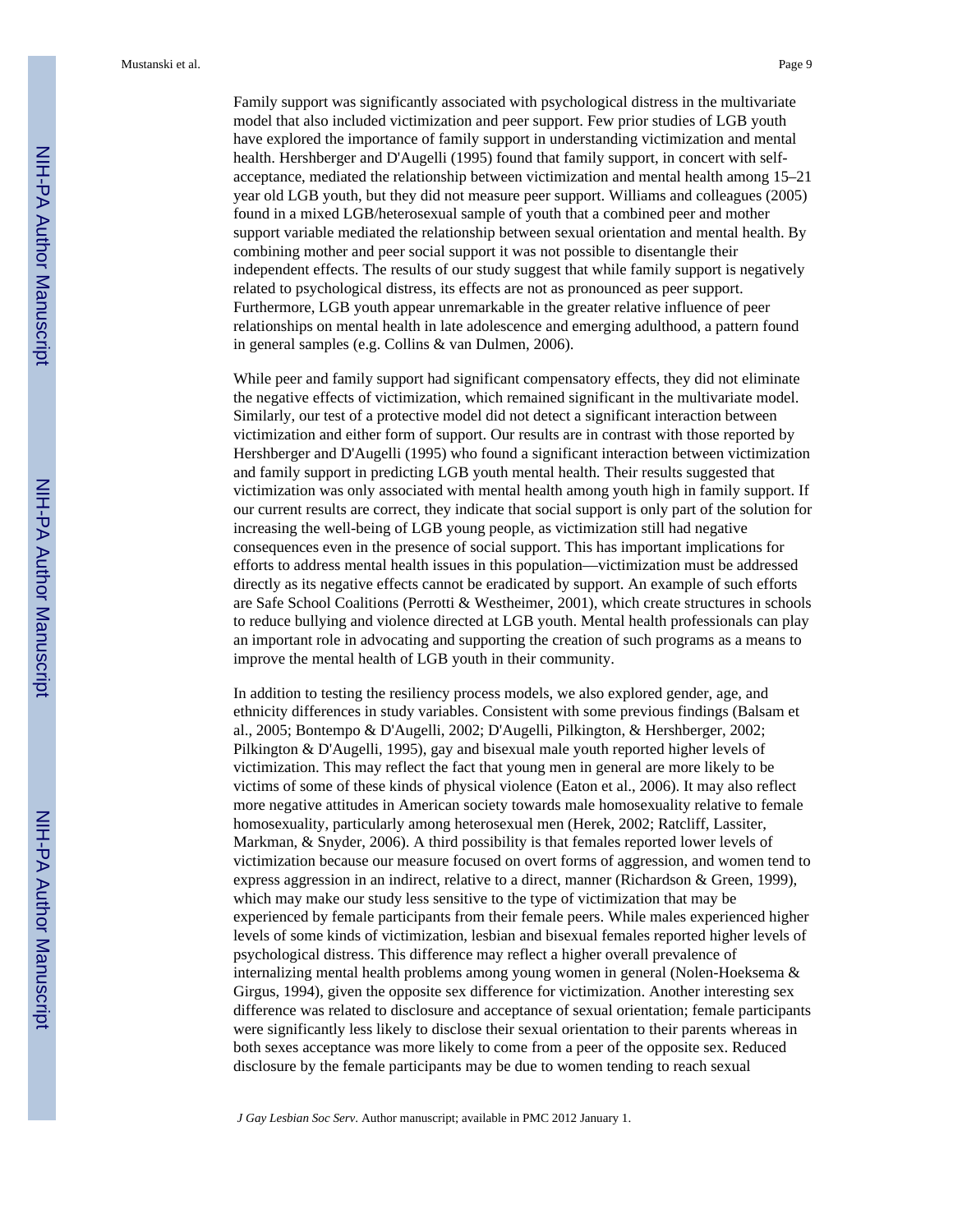orientation milestones at a later age than males (Savin-Williams & Diamond, 2000), and therefore given the age of our sample more of the women may have been at an earlier stage of the coming out process. Same-sex attracted youth may feel greater acceptance from their opposite-sex peers as such relationships may be less likely to trigger real or imagined blurring of romantic and friendship boundaries.

Our hypothesized increases in the effects of peer support and decreases in the effects of family support with age were only partially supported. Our analyses found that the effects of family support decreased with age, whereas the age by peer support interaction was not significant. Past research on developmental changes in the balance of peer and family influences have produced mixed results (e.g. Brown et al., 1993; Meeus & Dekovic, 1995). Our data suggest that LGB youth interventions focused on peer support could be effective across the 16–24 age range under study, whereas intervention focused on family relationships may be most effective if targeting youth at the younger end of the age range. While some LGB youth mental health interventions targeting the social context (e.g., schools) have been studied, interventions focused on the family context have been underdeveloped (Garofalo, Mustanski, & Donenberg, 2008). Our research suggests that both of these domains of support are promising areas for future research as the majority of youth reported that their parents, siblings, and friends know their sexual orientation and are accepting.

While we did find age differences in the effects of family support, few other age differences were found in the mean levels of variables in this sample of 16 to 24 year olds. Not surprisingly, older participants were more likely to report family members were aware of their sexual orientation. Racial/ethnic differences were more pronounced in this highly diverse sample. Racial/ethnic minority participants were less likely to disclose their sexual orientation to family members, a finding that is consistent with previous research on sexual orientation disclosure rates of LGB youth (Rosario et al., 2004). This may reflect racial/ ethnic minority differences in attitudes towards homosexuality and stress related to disclosure (Stokes, Vanable, & McKirnan, 1996). Black participants reported the highest levels of victimization, followed by "Other," then White, and then Latino. While the Black-White differences may represent the fact that Black youth experience violence more often than White youth (Eaton et al. 2008), this is not an entirely satisfactory explanation as Latino youth also experience more violence than White youth, but in our sample Latinos reported the lowest levels of victimization. Unlike levels of victimization, White and "Other" participants reported the highest levels of psychological distress. This finding is consistent with previous research with representative samples focused on racial/ethnic differences in depression prevalence (Breslau, Aguilar-Gaxiola, Kendler, Su, Williams, & Kessler, 2006). That racial/ethnic minority participants reported lower levels of distress suggests that promotive and protective effects of being a racial/ethnic minority may be operating; one possibility meriting further investigation is the possibility of generalization of racial/ethnic discrimination coping strategies to sexual minority discrimination.

Study limitations must be considered when interpreting these findings. These data are crosssectional and, therefore, we cannot draw conclusions about causality or if age differences are truly developmental effects. For example, it is possible that lack of social support causes increased psychological distress or those with better mental health are more able to access peer support. It is also not possible to determine if age differences represent developmental effects in the absence of longitudinal data. All data were collected through self-reports and are subject to social desirability; youth may have minimized or over-reported experience of victimization and the quality of social relationships and these biases may be correlated. However, research suggests that self-reported data of sensitive issues collected via computer-assisted techniques may reduces reporting bias (Morrison-Beedy, Carey, & Tu,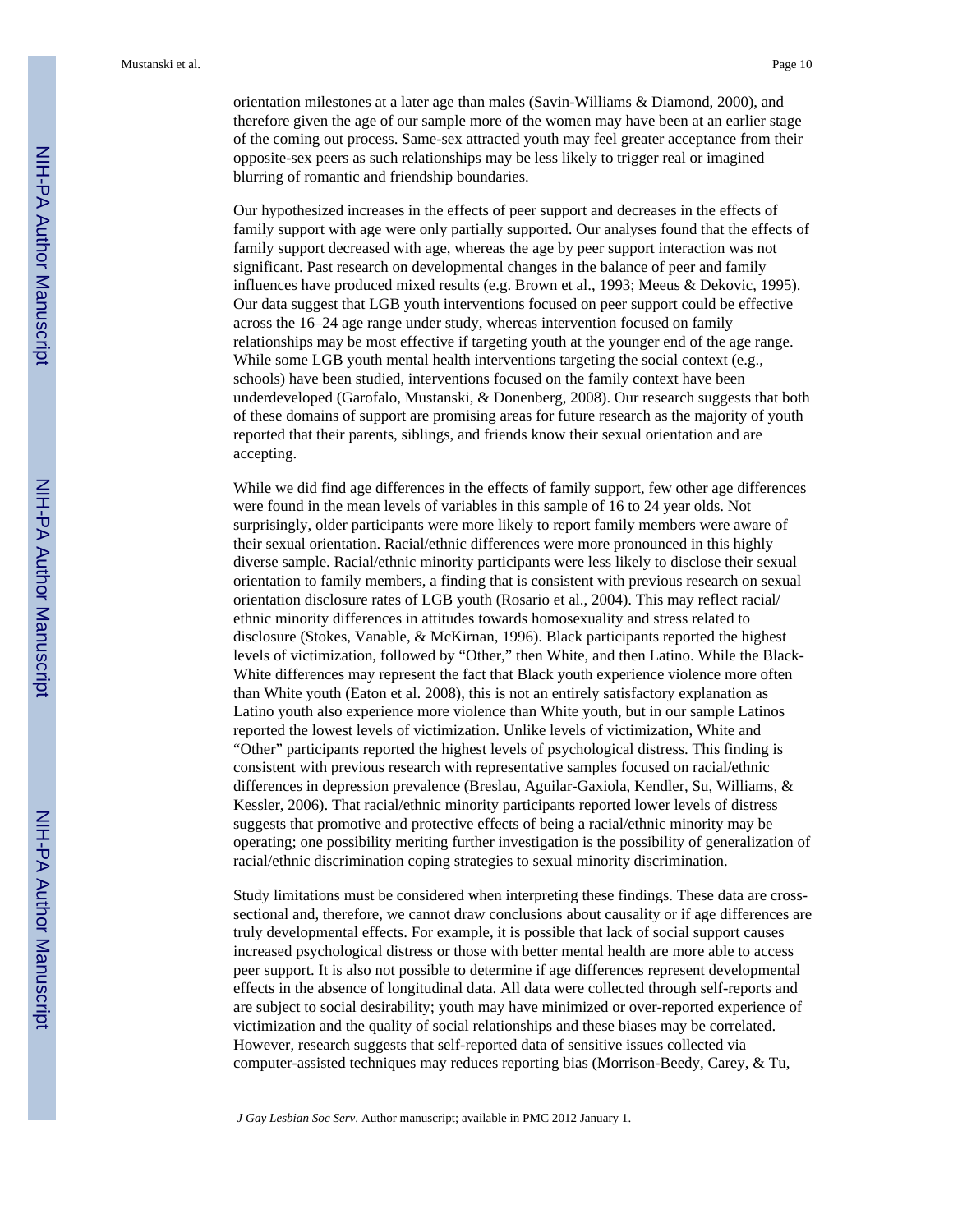2006). Another limitation of our assessment approach was that not all measures specified the same reporting timeframe. This issue is partially ameliorated by the fact that the outcome variable (psychological distress in the past week) had a timeframe most proximal to the reporting period, whereas the independent variables had more distal timeframes (e.g. lifetime victimization). As such, the reporting timeframes were not inconsistent with the models we were testing. Nevertheless, future studies, particularly longitudinal studies, may benefit from matching reporting timeframes across constructs when feasible and appropriate.

Subjects were recruited from one Midwestern, urban geographic area and the survey was administered at a community-based site offering health care and social support services. As such, our findings may not generalize to other regions or young people who would not come to the community center. We did not track recruitment source, so it was not possible for us to determine the percentage of youth who were recruited through this center or were new to the center. Our recruitment approach did not result in sufficient numbers of transgender or "questioning" participants for them to be included in the analytic sample. Our ongoing studies targeted specifically at transgender youth will be able to explore the extent to which these findings are similar in this population. Despite these sampling limitations, it is important to highlight the racial/ethnic diversity of the sample, which was over two-thirds minorities. With a few important exceptions (e.g. D'Augelli et al., 2005; Rosario et al., 2002; Rotheram-Borus & Koopman, 1991), this level of ethnic diversity has not frequently been represented in prior LGB samples.

A recent review of the literature on adolescent resilience noted a distinct absence of research testing formal models of resilience among LGB youth (Fergus & Zimmerman, 2005). Here we report a test of two such models, which illustrate the usefulness of formally testing specified models of resiliency processes. Our results highlight the negative effects of victimization, which are not canceled out by the positive effects of social support. Mental health professionals working with LGB youth should explore approaches to increasing peer and family support and public health efforts should be targeted at reducing victimization.

# **References**

- Anhalt K, Morris TL. Developmental and adjustment issues of gay, lesbian, and bisexual adolescents: a review of the empirical literature. Clinical Child and Family Psychology Review. 1998; 1:215– 230. [PubMed: 11324092]
- Balsam KF, Rothblum ED, Beauchaine TP. Victimization over the life span: A comparison of lesbian, gay, bisexual, and heterosexual siblings. Journal of Consulting and Clinical Psychology. 2005; 73:477–487. [PubMed: 15982145]
- Bontempo DE, D'Augelli AR. Effects of at-school victimization and sexual orientation on lesbian, gay, or bisexual youths' health risk behaviors. Journal of Adolescent Health. 2002; 30:364–374. [PubMed: 11996785]
- Bos HM, Sandfort TG, de Bruyn EH, Hakvoort EM. Same-sex attraction, social relationships, psychosocial functioning, and school performance in early adolescence. Developmental Psychology. 2008; 44:59–68. [PubMed: 18194005]
- Boulet J, Boss MW. Reliability and validity of the Brief Symptom Inventory. Psychological Assessment. 1991; 3:433–437.
- Breslau J, Aguilar-Gaxiola S, Kendler KS, Su M, Williams D, Kessler RC. Specifying race-ethnic differences in risk for psychiatric disorder in a USA national sample. Psychological Medicine. 2006; 36:57–68. [PubMed: 16202191]
- Brown, BB. Adolescents' relationships with peers. In: Lerner, RM.; Steinberg, L., editors. Handbook of adolescent psychology. 2nd ed.. John Wiley & Sons; New York: 2004. p. 363-394.
- Brown BB, Mounts N, Lamborn SD, Steinberg L. Parenting practices and peer group affiliation in adolescence. Child Development. 1993; 64:467–482. [PubMed: 8477629]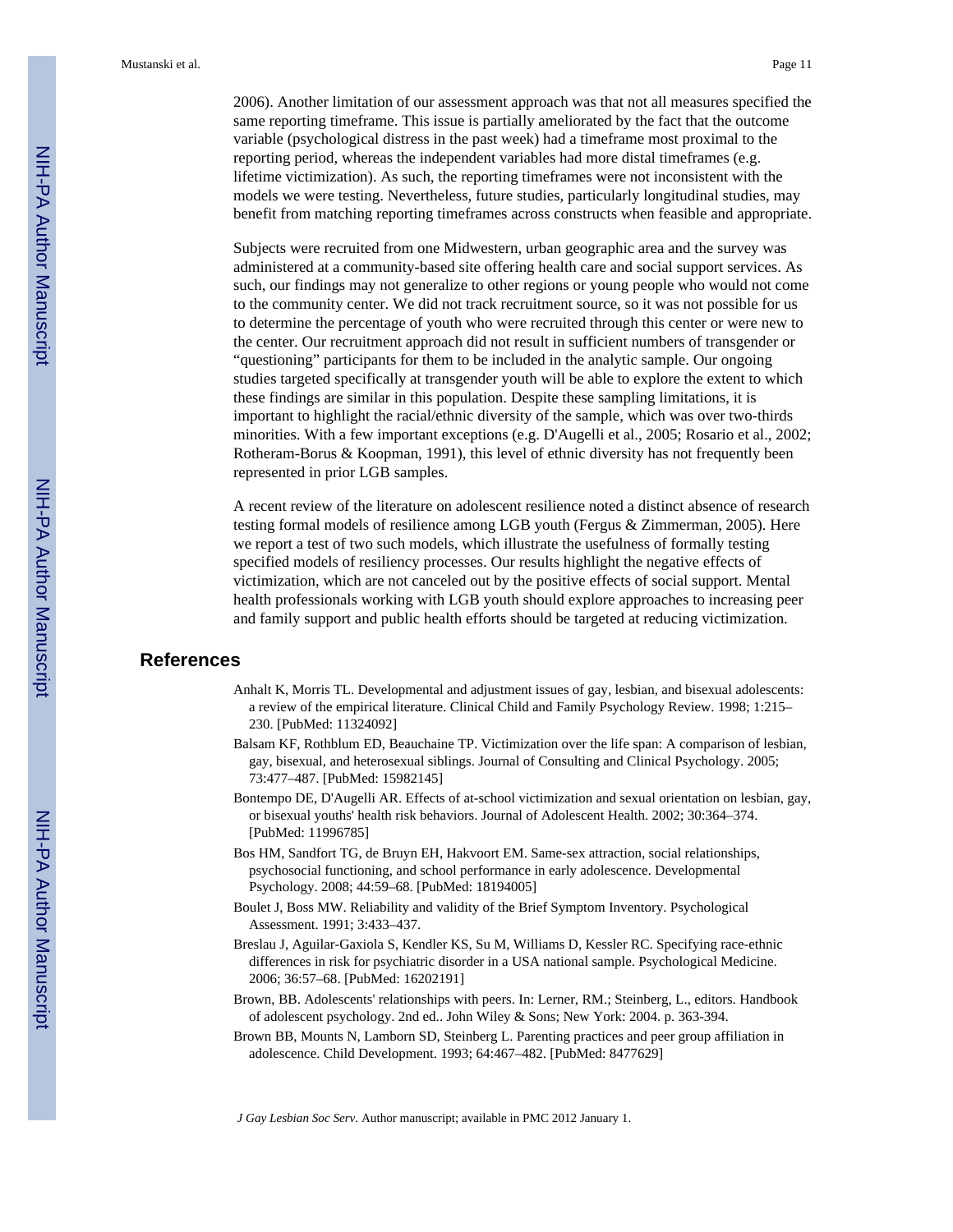- Cochran BN, Stewart AJ, Ginzler JA, Cauce AM. Challenges faced by homeless sexual minorities: Comparison of gay, lesbian, bisexual, and transgender homeless adolescents with their heterosexual counterparts. American Journal of Public Health. 2002; 92:773–777. [PubMed: 11988446]
- Cohen S, Wills TA. Stress, social support, and the buffering hypothesis. Psychological Bulletin. 1985; 98:310–357. [PubMed: 3901065]
- Collins WA, Laursen B. Changing relationships, changing youth: Interpersonal contexts of adolescent development. Journal of Early Adolescence. 2004; 24:55–62.
- Collins, WA.; van Dulmen, M. Friendships and romance in emerging adulthood: Assessing distinctiveness in close relationships. In: Arnett, JJ.; Tanner, JL., editors. Emerging adults in America : coming of age in the 21st century. American Psychological Association; Washington, DC: 2006.
- D'Augelli AR, Grossman AH, Starks MT. Parents' awareness of lesbian, gay, and bisexual youths' sexual orientation. Journal of Marriage and Family. 2005; 67:474–482.
- D'Augelli AR, Hershberger SL. Lesbian, gay, and bisexual youth in community settings: Personal challenges and mental health problems. American Journal of Community Psychology. 1993; 21:421–448. [PubMed: 8192119]
- D'Augelli AR, Hershberger SL, Pilkington NW. Lesbian, gay, and bisexual youth and their families: Disclosure of sexual orientation and its consequences. American Journal of Orthopsychiatry. 1998; 68:361–371. discussion 372–365. [PubMed: 9686289]
- D'Augelli AR, Pilkington NW, Hershberger SL. Incidence and mental health impact of sexual orientation victimization of lesbian, gay, and bisexual youths in high school. School Psychology Quarterly. 2002; 17:148–167.
- Derogatis, LR. BSI-18: Administration, scoring and procedures manual. National Computer Systems; Minneapolis, MN: 2000.
- DiTommaso E, Spinner B. The development and initial validation of the Social and Emotional Loneliness Scale for Adults (SELSA). Personality and Individual Differences. 1993; 14:127–134.
- DuRant RH, Krowchuk DP, Sinal SH. Victimization, use of violence, and drug use at school among male adolescents who engage in same-sex sexual behavior. Journal of Pediatrics. 1998; 133:113– 118. [PubMed: 9672522]
- Eaton DK, Kann L, Kinchen S, Ross J, Hawkins J, Harris WA, et al. Youth risk behavior surveillance United States, 2005. Journal of School Health. 2006; 76:353–372. [PubMed: 16918870]
- Eaton DK, Kann L, Kinchen S, Shanklin S, Ross J, Hawkins J, et al. Youth risk behavior surveillance-- United States, 2007. Morbidity and Mortality Weekly Report Surveillance Summary. 2008; 57:1– 131.
- Eliason, MJ.; Schope, R. Shifting sands or solid foundation? Lesbian, gay, bisexual, and transgender identity formation. Springer; New York, NY: 2007.
- Faulkner AH, Cranston K. Correlates of same-sex sexual behavior in a random sample of Massachusetts high school students. American Journal of Public Health. 1998; 88:262–266. [PubMed: 9491018]
- Fergus S, Zimmerman MA. Adolescent resilience: A framework for understanding healthy development in the face of risk. Annual Review of Public Health. 2005; 26:399–419.
- Fergusson DM, Horwood LJ, Ridder EM, Beautrais AL. Sexual orientation and mental health in a birth cohort of young adults. Psychological Medicine. 2005; 35:971–981. [PubMed: 16045064]
- Furman, W.; Brown, BB.; Feiring, C. The development of romantic relationships in adolescence. Cambridge University Press; New York: 1999.
- Garmezy N, Masten AS, Tellegen A. The study of stress and competence in children: A building block for developmental psychopathology. Child Development. 1984; 55:97–111. [PubMed: 6705637]
- Garofalo R, Mustanski B, Donenberg G. Parents know and parents matter: Is it time to develop familybased HIV prevention programs for young men who have sex with men? Journal of Adolescent Health. 2008; 43:201–204. [PubMed: 18639797]
- Garofalo R, Wolf RC, Wissow LS, Woods ER, Goodman E. Sexual orientation and risk of suicide attempts among a representative sample of youth. Archives of Pediatrics & Adolescent Medicine. 1999; 153:487–493. [PubMed: 10323629]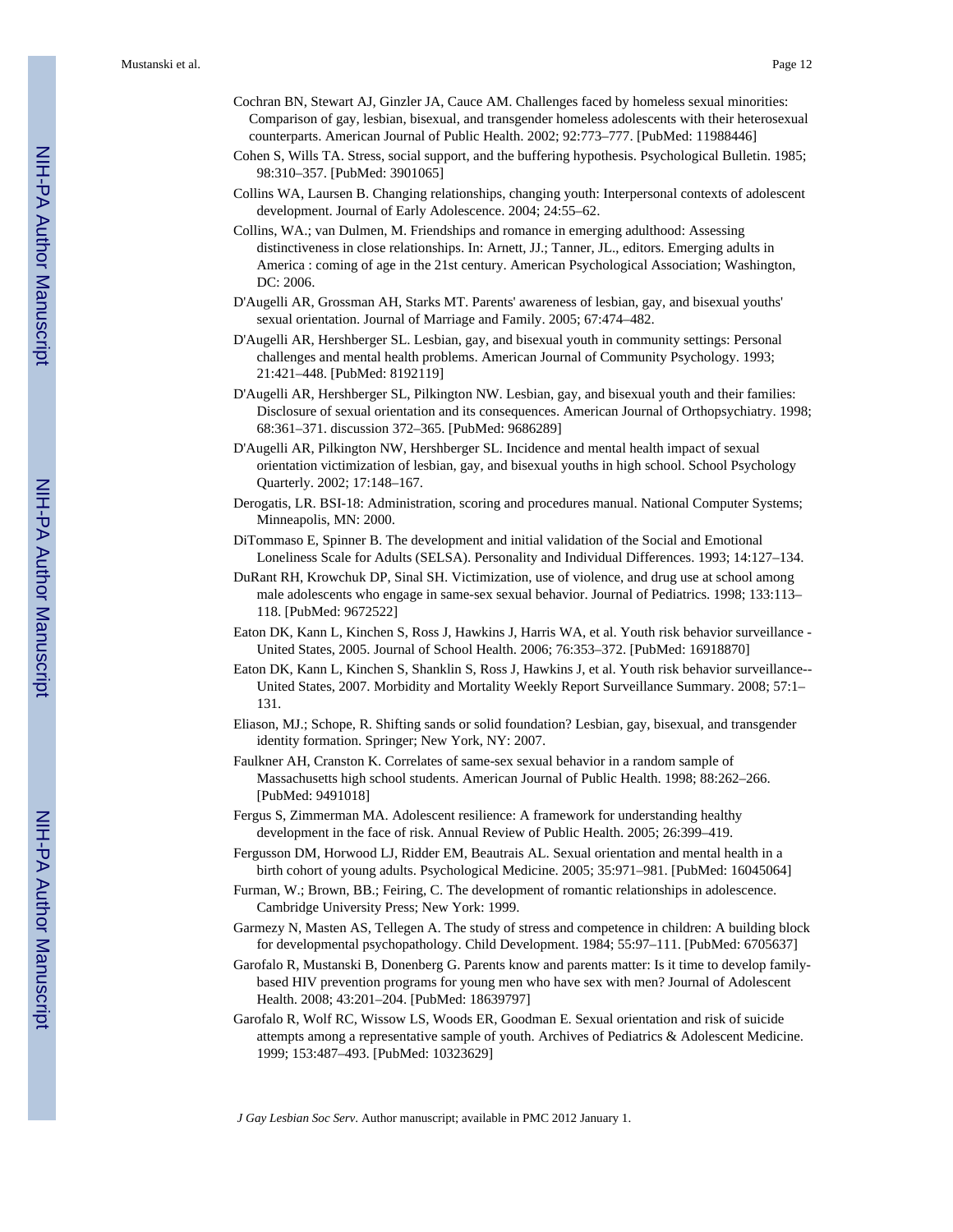- Greenberger E, Chen C, Tally SR, Qi D. Family, peer, and individual correlates of depressive symptomatology among U.S. and Chinese adolescents. Journal of Consulting and Clinical Psychology. 2000; 68:209–219. [PubMed: 10780120]
- Herek GM. Hate crimes against lesbians and gay men: Issues for research and policy. American Psychologist. 1989; 44:948–955. [PubMed: 2751155]
- Herek GM. Heterosexuals' attitudes toward bisexual men and women in the United States. Journal of Sex Research. 2002; 39:264–274. [PubMed: 12545409]
- Herek GM, Garnets LD. Sexual orientation and mental health. Annual Review of Clinical Psychology. 2007; 3:353–375.
- Hershberger SL, Pilkington NW, D'Augelli AR. Predictors of suicide attempts among gay, lesbian, and bisexual youth. Journal of Adolescent Research. 1997; 12:477–497.
- Hillier L, Harrison L. Building realities less limited than their own: Young people practicing same-sex attraction on the Internet. Sexualities. 2007; 10:82–100.
- Hodges EVE, Boivin M, Vitaro F, Bukowski WM. The power of friendship: Protection against an escalating cycle of peer victimization. Developmental Psychology. 1999; 35:94–101. [PubMed: 9923467]
- House JS, Landis KR, Umberson D. Social relationships and health. Science. 1988; 241:540–545. [PubMed: 3399889]
- Huebner DM, Rebchook GM, Kegeles SM. Experiences of harassment, discrimination, and physical violence among young gay and bisexual men. American Journal of Public Health. 2004; 94:1200– 1203. [PubMed: 15226143]
- Kaufman J, Cook A, Arny L, Jones B, Pittinsky T. Problems defining resiliency: Illustrations from the study of maltreated children. Development & Psychopathology. 1994; 6:215–229.
- Luthar SS, Cicchetti D, Becker B. The construct of resilience: A critical evaluation and guidelines for future work. Child Development. 2000; 71:543–562. [PubMed: 10953923]
- Martin AD, Hetrick ES. The stigmatization of the gay and lesbian adolescent. Journal of Homosexuality. 1988; 15:163–183. [PubMed: 3403979]
- Masten AS. Ordinary magic: Resilience processes in development. American Psychologist. 2001; 56:227–238. [PubMed: 11315249]
- Masten, AS.; Obradovic, J.; Burt, KB. Resilience in emerging adulthood: Developmental perspectives on continuity and transformation. In: Arnett, JJ.; Tanner, JL., editors. Emerging adults in America : coming of age in the 21st century. 1st ed.. American Psychological Association; Washington, DC: 2006. p. xxiip. 341
- Meeus W, Dekovic M. Identity development, parental and peer support in adolescence: Results of a national Dutch survey. Adolescence. 1995; 30:931–944. [PubMed: 8588527]
- Meyer IH. Prejudice, social stress, and mental health in lesbian, gay, and bisexual populations: Conceptual issues and research evidence. Psychological Bulletin. 2003; 129:674–697. [PubMed: 12956539]
- Morrison-Beedy D, Carey M, Tu X. Accuracy of Audio Computer-Assisted Self-Interviewing (ACASI) and self-administered questionnaires for the assessment of sexual behavior. AIDS and Behavior. 2006:1–12.
- Nolen-Hoeksema S, Girgus JS. The emergence of gender differences in depression during adolescence. Psychological Bulletin. 1994; 115:424–443. [PubMed: 8016286]
- Nungesser, LG. Homosexual acts, actors, and identities. Praeger; New York, NY: 1983.
- Olson DH. Circumplex Model VII: Validation studies and FACES III. Family Process. 1986; 25:337– 351. [PubMed: 3758310]
- Perrotti, J.; Westheimer, K. When the drama club is not enough: Lessons from the Safe Schools Program for Gay and Lesbian Students. Beacon Press; Boston: 2001.
- Pilkington NW, Daugelli AR. Victimization of lesbian, gay, and bisexual youth in community settings. Journal of Community Psychology. 1995; 23:34–56.
- Ratcliff JJ, Lassiter GD, Markman KD, Snyder CJ. Gender differences in attitudes toward gay men and lesbians: The role of motivation to respond without prejudice. Personality and Social Psychology Bulletin. 2006; 32:1325–1338. [PubMed: 16963604]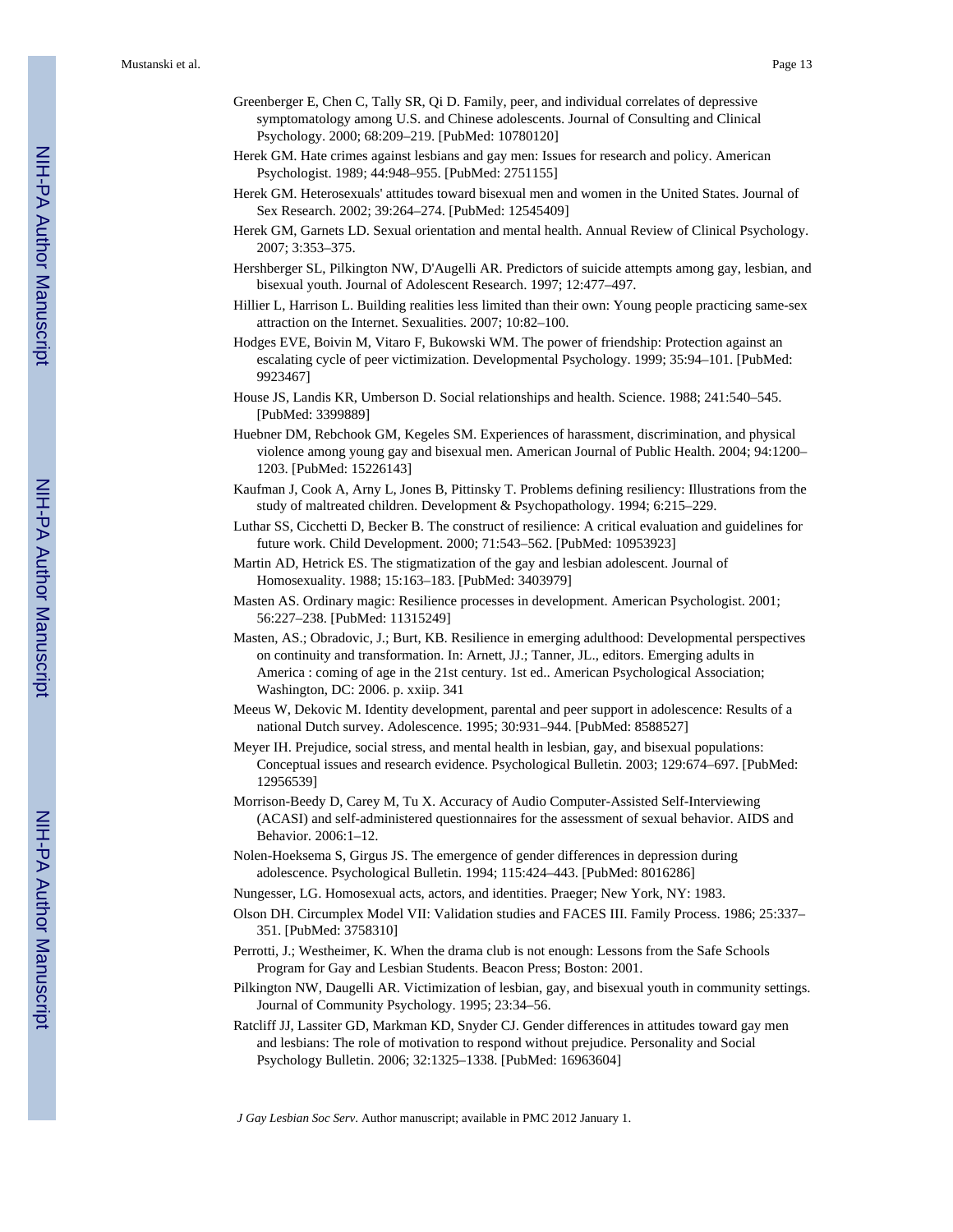- Remafedi G, French S, Story M, Resnick MD, Blum R. The relationship between suicide risk and sexual orientation: Results of a population-based study. American Journal of Public Health. 1998; 88:57–60. [PubMed: 9584034]
- Richardson DR, Green LR. Social sanction and threat explanations of gender effects on direct and indirect aggression. Aggressive Behavior. 1999; 25:425–434.
- Rosario M, Schrimshaw EW, Hunter J. Ethnic/racial differences in the coming-out process of lesbian, gay, and bisexual youths: A comparison of sexual identity development over time. Cultural Diversity and Ethnic Minority Psychology. 2004; 10:215–228. [PubMed: 15311975]
- Rosario M, Schrimshaw EW, Hunter J, Gwadz M. Gay-related stress and emotional distress among gay, lesbian, and bisexual youths: A longitudinal examination. Journal of Consulting and Clinical Psychology. 2002; 70:967–975. [PubMed: 12182280]
- Rotheram-Borus MJ, Koopman C. Sexual risk behavior, AIDS knowledge, and beliefs about AIDS among predominantly minority gay and bisexual male adolescents. AIDS Education and Prevention. 1991; 3:305–312. [PubMed: 1777338]
- Russell ST, Joyner K. Adolescent sexual orientation and suicide risk: Evidence from a national study. American Journal of Public Health. 2001; 91:1276–1281. [PubMed: 11499118]
- Rutter M. Resilience in the face of adversity: Protective factors and resistance to psychiatric disorder. British Journal of Psychiatry. 1985; 147:598–611. [PubMed: 3830321]
- Rutter M. Psychosocial resilience and protective mechanisms. American Journal of Orthopsychiatry. 1987; 57:316–331. [PubMed: 3303954]
- Savin-Williams RC. Suicide attempts among sexual-minority youths: Population and measurement issues. Journal of Consulting and Clinical Psychology. 2001; 69:983–991. [PubMed: 11777125]
- Savin-Williams, RC. The new gay teenager. Harvard University Press; Cambridge, MA: 2005.
- Savin-Williams RC, Diamond LM. Sexual identity trajectories among sexual-minority youths: Gender comparisons. Archives of Sexual Behavior. 2000; 29:607–627. [PubMed: 11100265]
- Spirito A, Esposito-Smythers C. Attempted and completed suicide in adolescence. Annual Review of Clinical Psychology. 2006; 2:237–266.
- Stokes JP, Vanable PA, McKirnan DJ. Ethnic differences in sexual behavior, condom use, and psychosocial variables among Black and White men who have sex with men. Journal of Sex Research. 1996; 33:373–381.
- Thoits PA. Stress, coping, and social support processes: Where are we? What next? Journal of Health and Social Behavior. 1995; 36:53–79. [PubMed: 7560850]
- Waldo CR, Hesson-McInnis MS, D'Augelli AR. Antecedents and consequences of victimization of lesbian, gay, and bisexual young people: A structural model comparing rural university and urban samples. American Journal of Community Psychologu. 1998; 26:307–334.
- Williams T, Connolly J, Pepler D, Craig W. Peer victimization, social support, and psychosocial adjustment of sexual minority adolescents. Journal of Youth and Adolescence. 2005; 34:471–482.
- Zabora J, BrintzenhofeSzoc K, Jacobsen P, Curbow B, Piantadosi S, Hooker C, et al. A new psychosocial screening instrument for use with cancer patients. Psychosomatics. 2001; 42:241– 246. [PubMed: 11351113]
- Zimet GD, Dahlem NW, Zimet SG, Farley GK. The Multidimensional Scale of Perceived Social Support. Journal of Personality Assessment. 1988; 52:30–41.

NIH-PA Author Manuscript

NH-PA Actroscript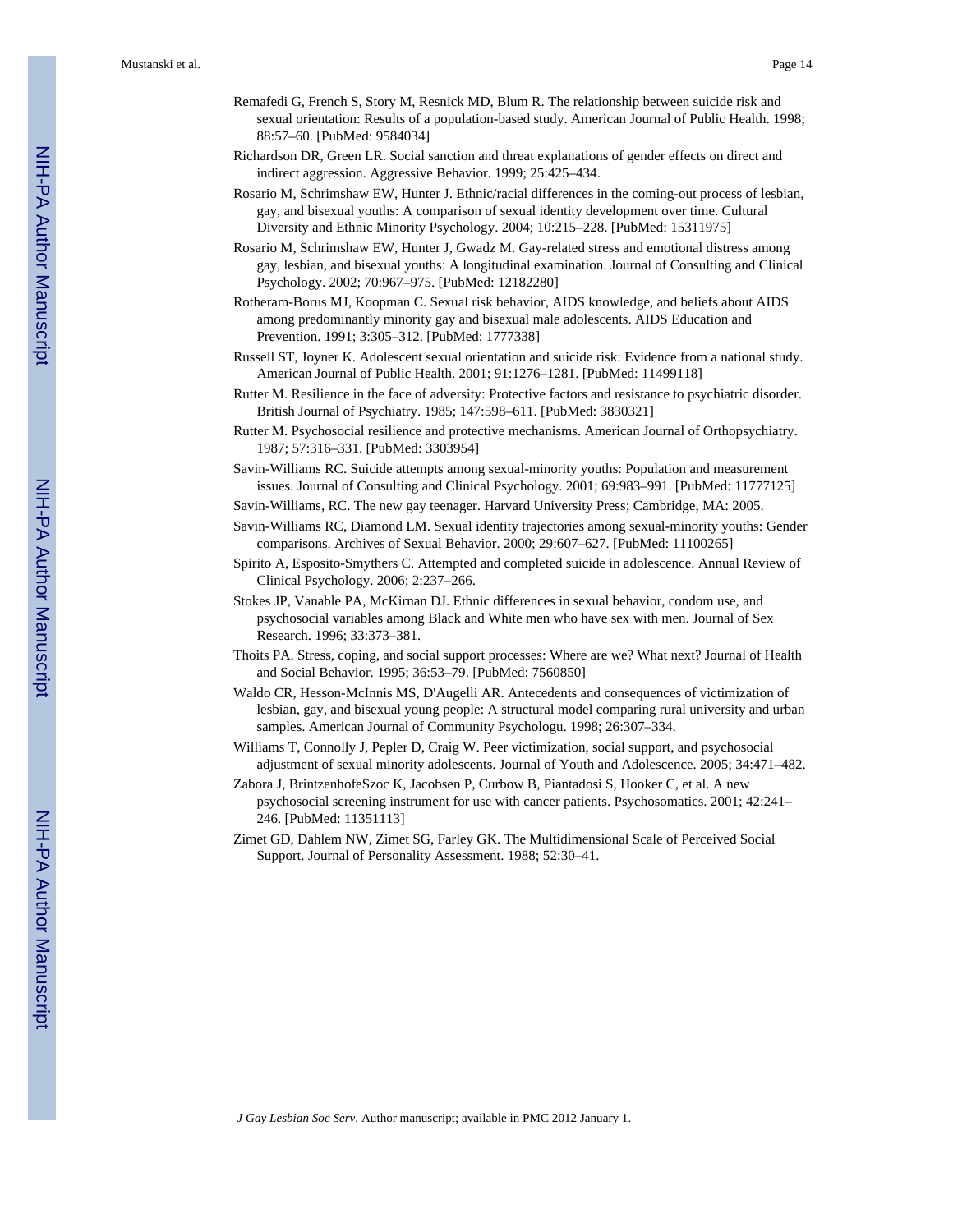Mustanski et al. Page 15



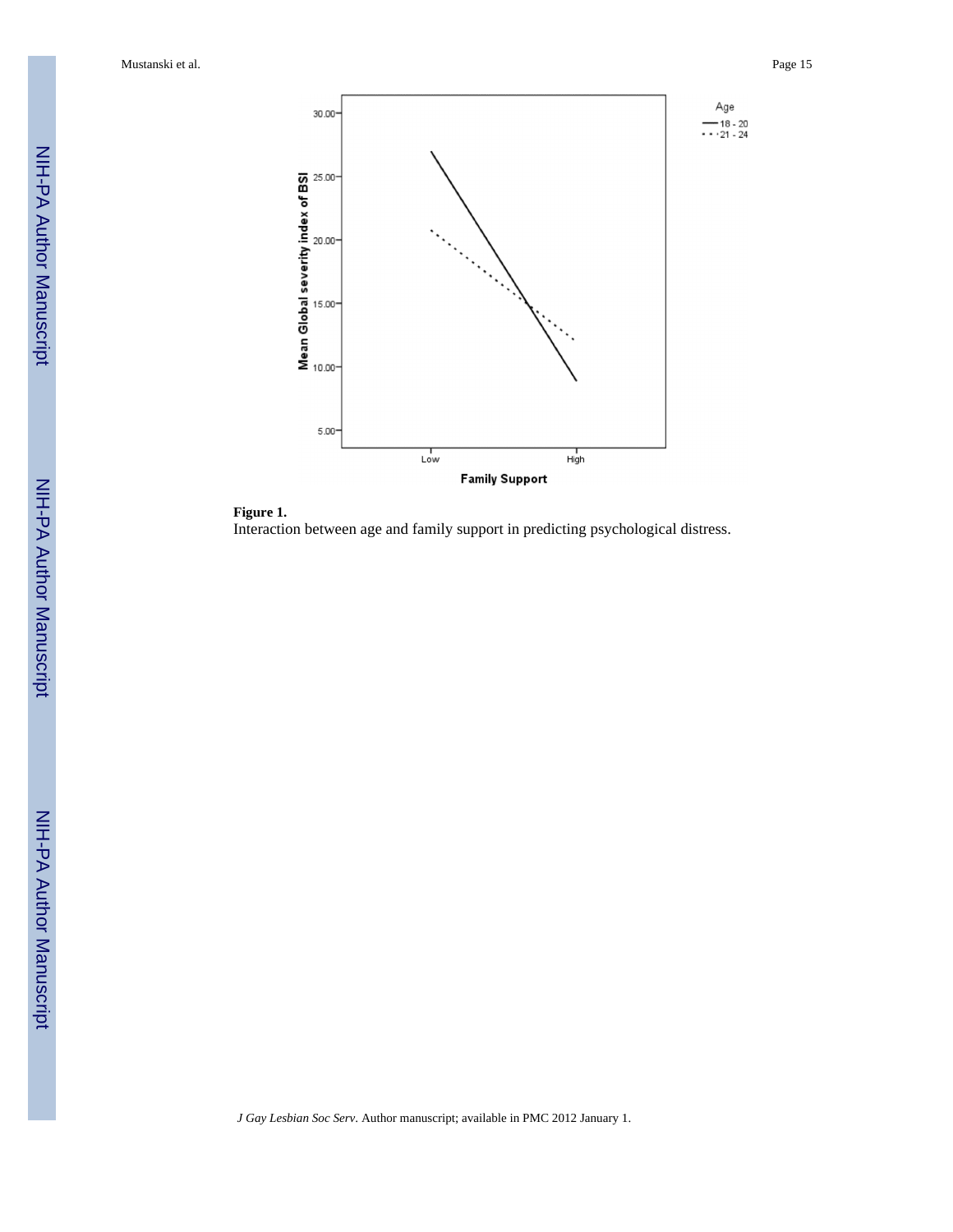#### **Table 1**

# Sample demographics

|                            | Male           |                |                | Female |
|----------------------------|----------------|----------------|----------------|--------|
|                            | N              | $\frac{0}{0}$  | N              | %      |
| Age                        |                |                |                |        |
| $16 - 17$                  | 35             | 11.7           | 18             | 14.3   |
| $18 - 20$                  | 125            | 41.8           | 60             | 47.6   |
| $21 - 24$                  | 139            | 46.5           | 48             | 38.1   |
| Race/Ethnicity             |                |                |                |        |
| White                      | 91             |                | 54             | 42.9   |
| <b>Black</b>               | 32.8<br>98     |                | 23             | 18.3   |
| Hispanic/Latino            | 77<br>25.8     |                | 32             | 25.4   |
| Asian/Pacific Islander     | 3.3<br>10      |                | 5              | 4.0    |
| Other/Multiracial          | 7.7<br>23      |                | 12             | 9.5    |
| Socioeconomic Status       |                |                |                |        |
| Lower                      | 56             | 18.8           | 19             | 15.1   |
| Middle                     | 207            | 69.5           | 90             | 71.4   |
| Upper                      | 35             | 11.7           | 17             | 13.5   |
| Living situation           |                |                |                |        |
| Living with parents/family | 127            | 42.5           | 47             | 37.3   |
| Other stable housing       | 160            | 53.5           | 75             | 59.5   |
| Unstable housing           | 12<br>4.0      |                | 4              | 3.2    |
| Highest education          |                |                |                |        |
| Junior High                | 9              | 3              | 3              | 2.4    |
| Partial High School        | 55             | 18.4           | 30             | 23.8   |
| High School                | 72             | 24.1           | 23             | 18.3   |
| Partial College            | 102            | 34.1           | 44             | 34.9   |
| College                    | 57             | 19.1           | 24             | 19     |
| Graduate School            | $\overline{4}$ | 1.3            | $\overline{2}$ | 1.6    |
| <b>Sexual Orientation</b>  |                |                |                |        |
| Gay                        | 251            | 83.9           | 4              | 3.2    |
| Lesbian                    | $\overline{0}$ | $\overline{0}$ | 62             | 49.2   |
| <b>Bisexual</b>            | 48             | 16.1           | 60             | 47.6   |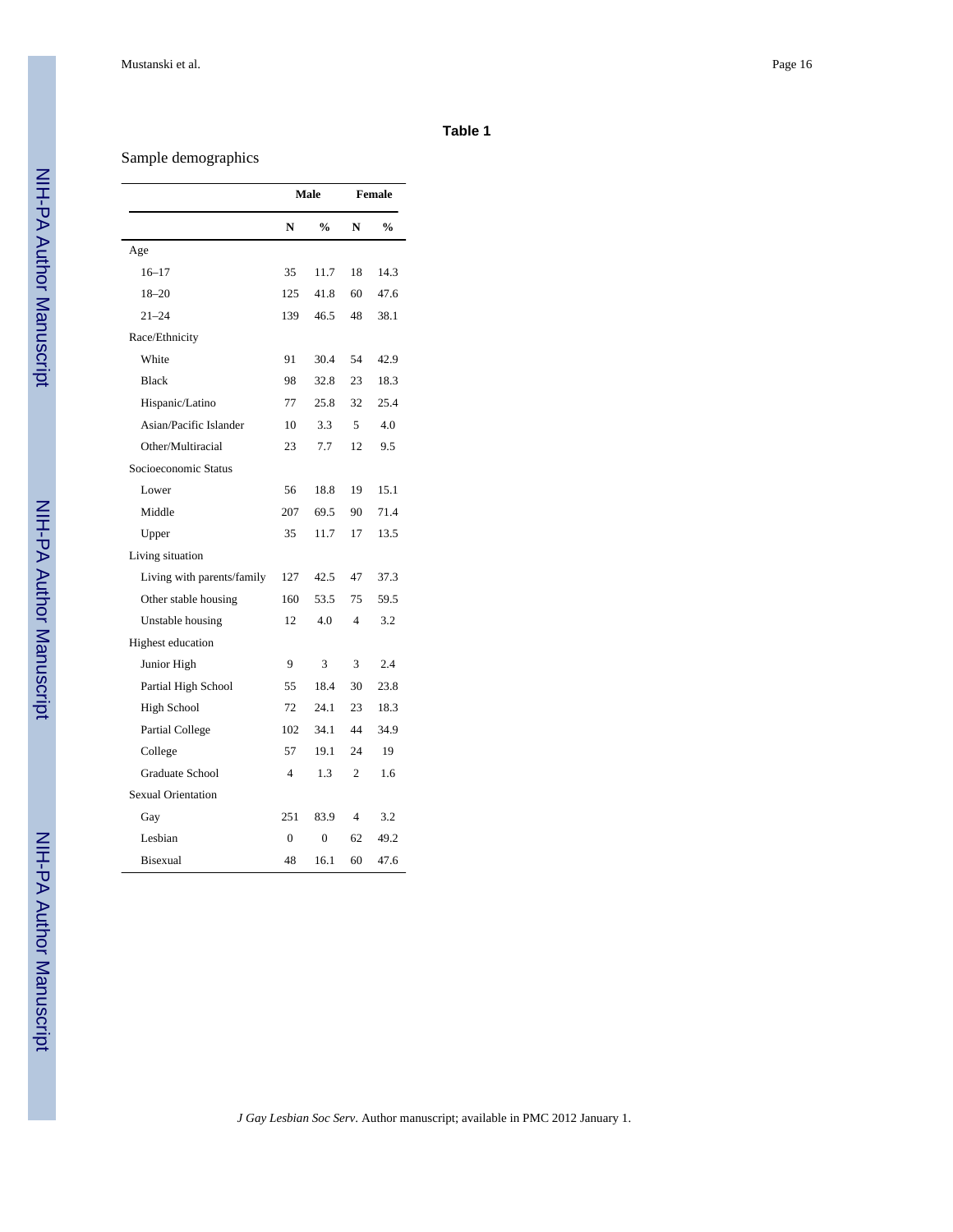NIH-PA Author Manuscript

# **Table 2**

Disclosure of sexual orientation by relationship to youth and demographic differences Disclosure of sexual orientation by relationship to youth and demographic differences

|                                    | Percentage Endorsing | <b>OR Female</b>  | OR Age              |                   |                | OR Black OR Latino OR Other Race |
|------------------------------------|----------------------|-------------------|---------------------|-------------------|----------------|----------------------------------|
| Relationship                       |                      |                   |                     |                   |                |                                  |
| Mother                             | 77.8                 | $37$ <sup>*</sup> | $1.18$ <sup>*</sup> | $50*$             | $36*$          | $43*$                            |
| Acceptance                         | 50.5                 | 93                | 1.09                | ಪ                 | 1.13           | 1.18                             |
| Father                             | 65.6                 | $*$ , 41          | $\ddot{a}$          | $33*$             | $.35*$         | $38^*$                           |
| Acceptance                         | 41.7                 | 22                | 0.001               | L.                | ${50}^*$       | .68                              |
| Closest Sister                     | 74.9                 | 72.               | $1.15*$             | .75               | Ŝ.             | 1.30                             |
| Acceptance                         | 75.6                 | 87                | 93                  | .75               | 1.37           | 2.05                             |
| <b>Closest Brother</b>             | 70.0                 | 62                | $1.12*$             | 55                | $34*$          | -54                              |
| Acceptance                         | 67.8                 | 98                | 1.02                | .79               | $\ddot{q}$     | 2.00                             |
| Closest Heterosexual Male Friend   | 89.4                 | 2.12              | $117*$              | $27$ <sup>*</sup> | .72            | 82                               |
| Acceptance                         | 85.9                 | $2.55*$           | 1.10                | $32*$             | $\ddot{z}$     | 1.20                             |
| Closest Heterosexual Female Friend | 92.6                 | $\overline{68}$   | 1.21                | 14                | $\ddot{34}$    | 1.17                             |
| Acceptance                         | 92.8                 | $43*$             | $\overline{0}$      | $34*$             | $\overline{z}$ | 117                              |

aals where disclosure occurred. Note: Percentages only include youth who indicated that the specified individual is present in their life. Percentage for acceptance is only with individuals where disclosure occurred.

OR = Odds ratio. For comparisons based on race, White was used as the reference group OR = Odds ratio. For comparisons based on race, White was used as the reference group

*J Gay Lesbian Soc Serv*. Author manuscript; available in PMC 2012 January 1.

*\** p ≤ .05 for results of multivariate logistic regressions.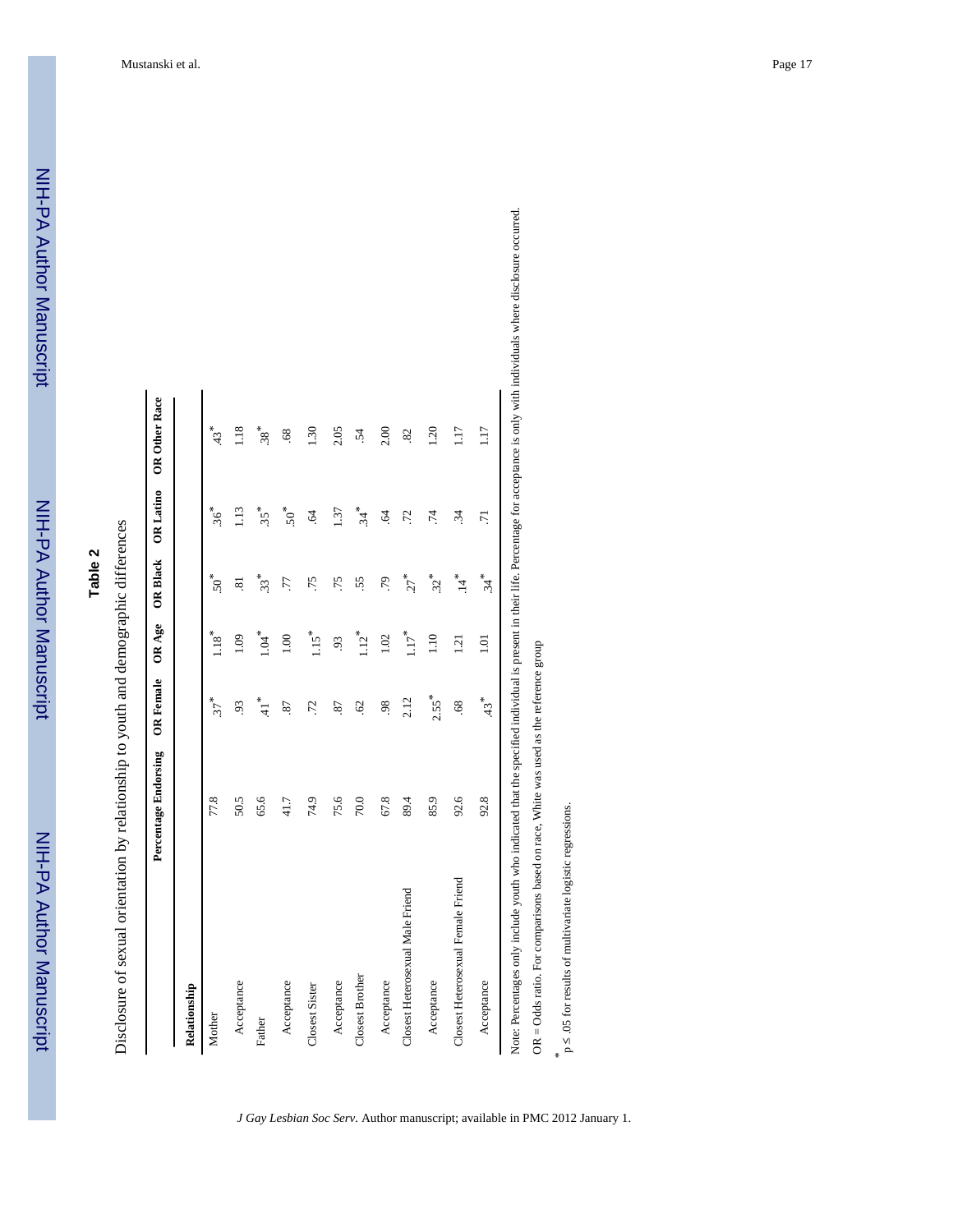| ო      |  |
|--------|--|
| Φ      |  |
|        |  |
| п<br>C |  |
| ł      |  |

|   |               | j           |
|---|---------------|-------------|
|   |               |             |
|   |               |             |
|   |               |             |
|   |               |             |
|   |               |             |
|   | ì             | .<br>.      |
|   |               |             |
|   |               |             |
|   |               |             |
|   | .             |             |
|   |               |             |
|   |               |             |
|   |               |             |
|   |               |             |
|   |               |             |
|   |               |             |
|   |               |             |
|   |               |             |
|   |               |             |
|   |               |             |
|   |               |             |
|   |               |             |
|   |               |             |
|   |               |             |
|   | .<br>.<br>.   |             |
|   |               |             |
|   |               |             |
| j |               |             |
|   |               |             |
|   |               |             |
|   |               |             |
|   |               |             |
|   |               |             |
|   | こうこうこう        |             |
|   |               |             |
|   |               |             |
|   |               |             |
|   |               |             |
|   |               |             |
|   |               |             |
|   |               |             |
|   |               |             |
|   |               |             |
|   |               |             |
|   |               |             |
|   |               |             |
|   |               |             |
|   |               |             |
|   |               |             |
|   |               |             |
|   |               |             |
|   |               |             |
|   |               |             |
|   |               |             |
|   |               |             |
|   |               |             |
|   |               |             |
|   |               |             |
|   |               |             |
|   |               | ;<br>;<br>; |
|   |               |             |
|   |               |             |
|   | Can C         |             |
|   |               |             |
|   |               |             |
|   |               |             |
|   |               |             |
|   |               |             |
|   |               |             |
|   |               |             |
|   |               |             |
|   |               |             |
|   |               |             |
|   |               |             |
|   |               |             |
|   |               |             |
|   |               |             |
|   |               |             |
|   |               |             |
|   | į             |             |
|   |               |             |
|   |               |             |
|   |               |             |
|   |               |             |
|   |               |             |
|   | $\frac{1}{1}$ |             |
|   |               |             |
|   |               |             |
|   |               |             |
|   |               |             |
|   |               |             |
|   |               |             |
|   |               |             |
|   |               |             |
|   |               |             |
|   |               |             |
|   |               |             |
|   |               |             |
|   |               |             |
|   |               |             |
|   |               |             |
|   |               |             |
|   |               |             |
|   |               |             |
|   |               |             |
|   |               |             |
| ļ |               | j           |

|                         |                     |                     |                   |               |       |      |       | Variable 1. BSI 2. Vict 3. MSPSS Family 4. SELSA Family 5. FACES 6. MSPSS Friends 7. SELSA Social 8. Friends' Attitudes |
|-------------------------|---------------------|---------------------|-------------------|---------------|-------|------|-------|-------------------------------------------------------------------------------------------------------------------------|
| Mean                    | 16.27               | 1.70                | 4.71              | 5.10          | 29.35 | 5.80 | 5.40  | 3.03                                                                                                                    |
| $\overline{\mathbf{S}}$ | 13.28               | 0.55                | 1.78              | 1.14          | 9.15  | 1.16 | 1.15  | .75                                                                                                                     |
| نہ                      | $27$ <sup>*</sup>   |                     |                   |               |       |      |       |                                                                                                                         |
| ω.                      | $-.30$ <sup>*</sup> | $-.24$              |                   |               |       |      |       |                                                                                                                         |
|                         | $-.37$ *            | $-.32$ <sup>*</sup> | $76*$             |               |       |      |       |                                                                                                                         |
| n                       | $-.31$ <sup>*</sup> | $-.22$ <sup>*</sup> | $65$ <sup>*</sup> | $70*$         |       |      |       |                                                                                                                         |
| 0.                      | $-.37$ *            | $-.16$ <sup>*</sup> | $46*$             | 34            | $32*$ |      |       |                                                                                                                         |
| 7.                      | $-.42$ <sup>*</sup> | $-0.20$             | $36*$             | $36*$         | 33*   | 74   |       |                                                                                                                         |
| ∞ं                      | $-13$ <sup>*</sup>  | $-0.7$              | $.13*$            | $\frac{8}{3}$ | S     | 24   | $29*$ |                                                                                                                         |

Loneliness Scale for Adults; FACES = Note: BSI = Brief Symptom Inventory; Vict = Victimization Scale; McChinational Scale; MSPSS = Multidimensional Scale; MSPSS = Multidimization Scale; MSPSS = Multis; FACES = Social and Emotional Loneliness Scale for Adults; ŗ Family Adaptability and Cohesion Evaluation Scale; Friends' Attitudes = Friends' attitudes towards homosexuality. Family Adaptability and Cohesion Evaluation Scale; Friends' Attitudes = Friends' attitudes towards homosexuality.

*\** p < .05.